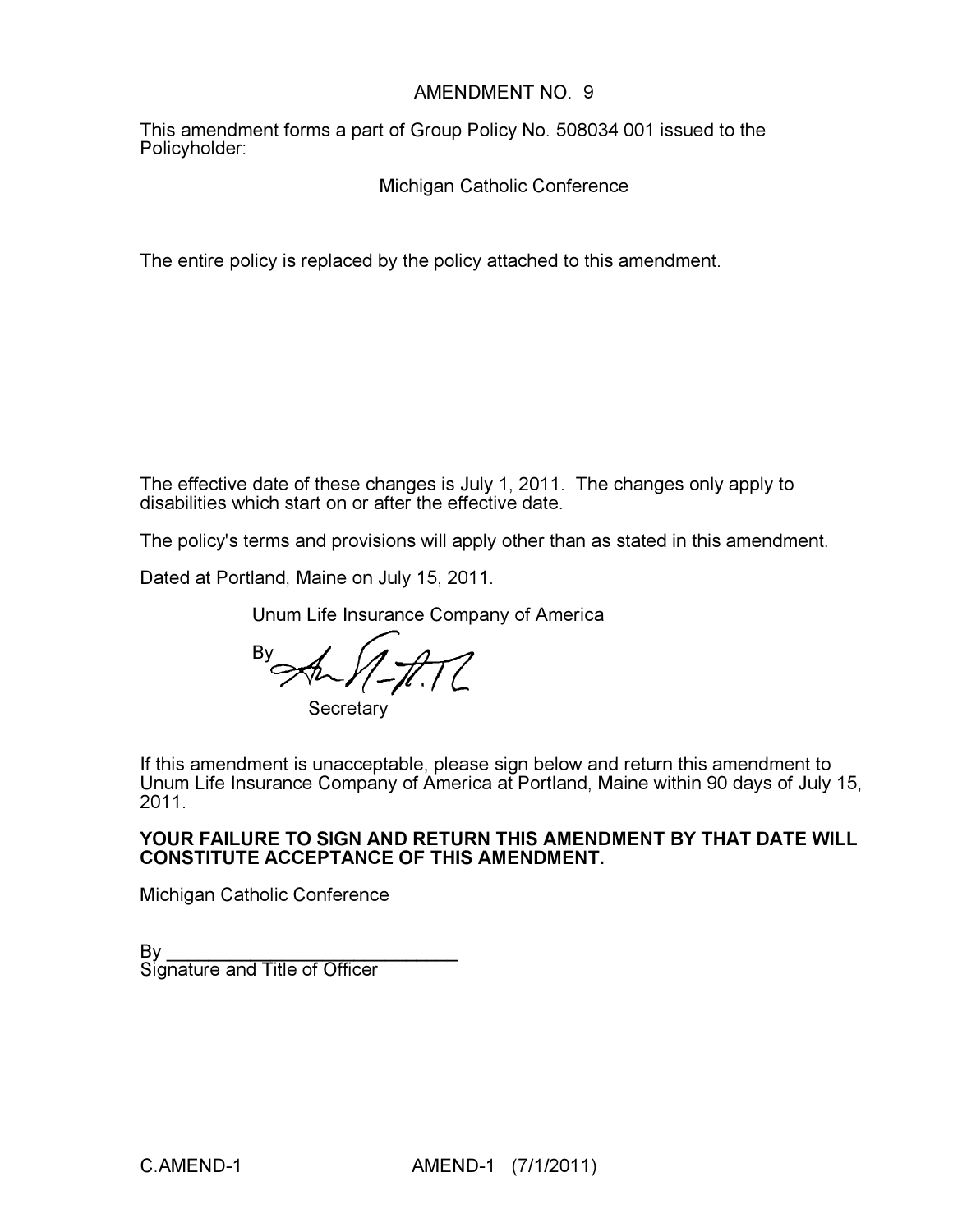# UNUN

#### GROUP INSURANCE POLICY NON-PARTICIPATING

POLICYHOLDER: Michigan Catholic Conference

POLICY NUMBER: 508034 001

POLICY EFFECTIVE DATE: July 1, 1996

POLICY ANNIVERSARY DATE: July 1

GOVERNING JURISDICTION: Michigan

Unum Life Insurance Company of America (referred to as Unum) will provide benefits under this policy. Unum makes this promise subject to all of this policy's provisions.

\_\_\_\_\_\_\_\_\_\_\_\_\_\_\_\_\_\_\_\_\_\_\_\_\_\_\_\_\_\_\_\_\_\_\_\_\_\_\_\_\_\_\_\_\_\_\_\_\_\_\_\_\_\_\_\_\_\_\_\_\_\_\_\_\_\_\_\_

 $\_$ 

The policyholder should read this policy carefully and contact Unum promptly with any questions. This policy is delivered in and is governed by the laws of the governing jurisdiction. This policy consists of:

- all policy provisions and any amendments and/or attachments issued;
- employees' signed applications; and
- the certificate of coverage.

This policy may be changed in whole or in part. Only an officer or a registrar of Unum can approve a change. The approval must be in writing and endorsed on or attached to this policy. No other person, including an agent, may change this policy or waive any part of it.

Signed for Unum at Portland, Maine on the Policy Effective Date.

Ehm NWaty

President **Secretary** 

Unum Life Insurance Company of America 2211 Congress Street Portland, Maine 04122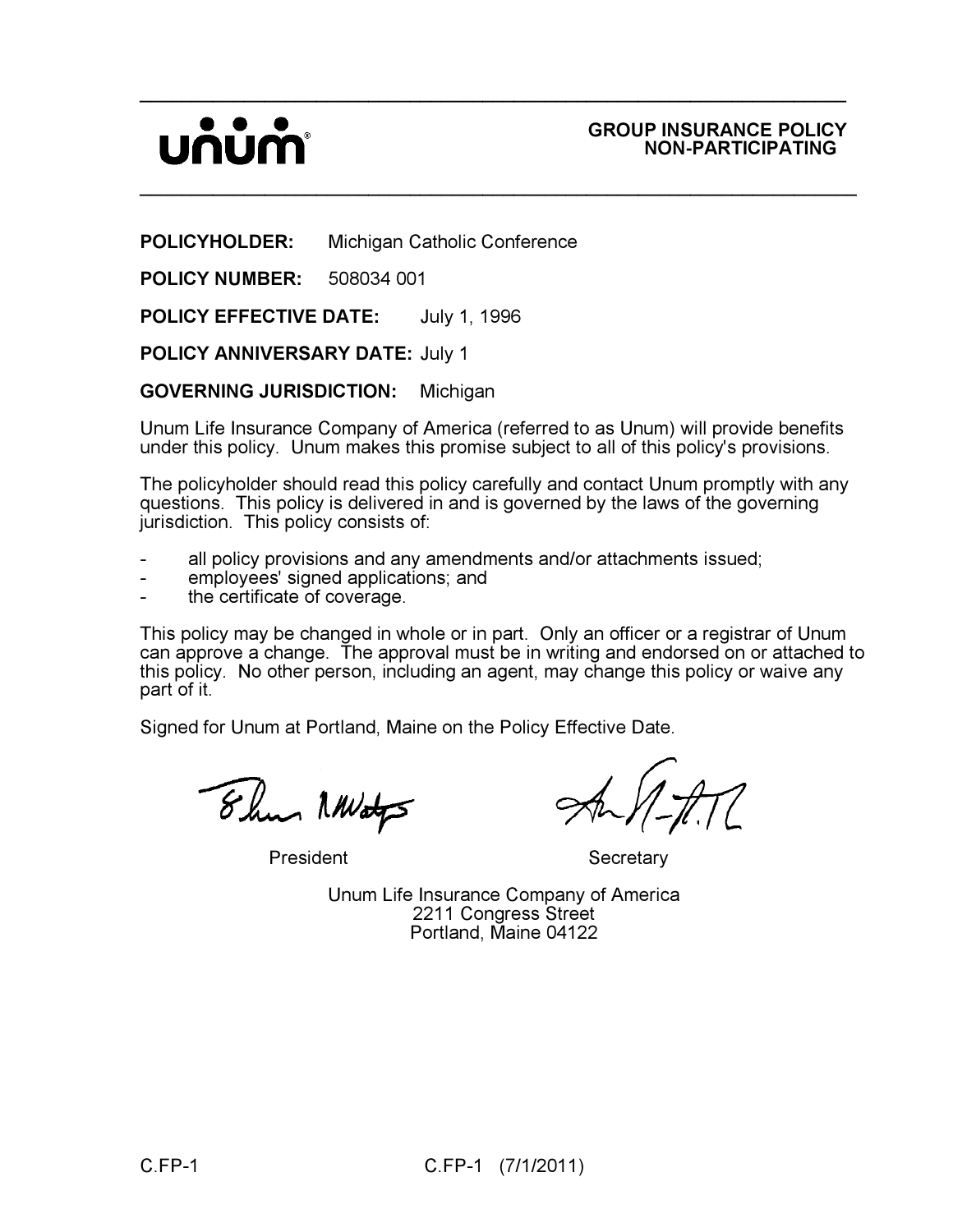### **TABLE OF CONTENTS**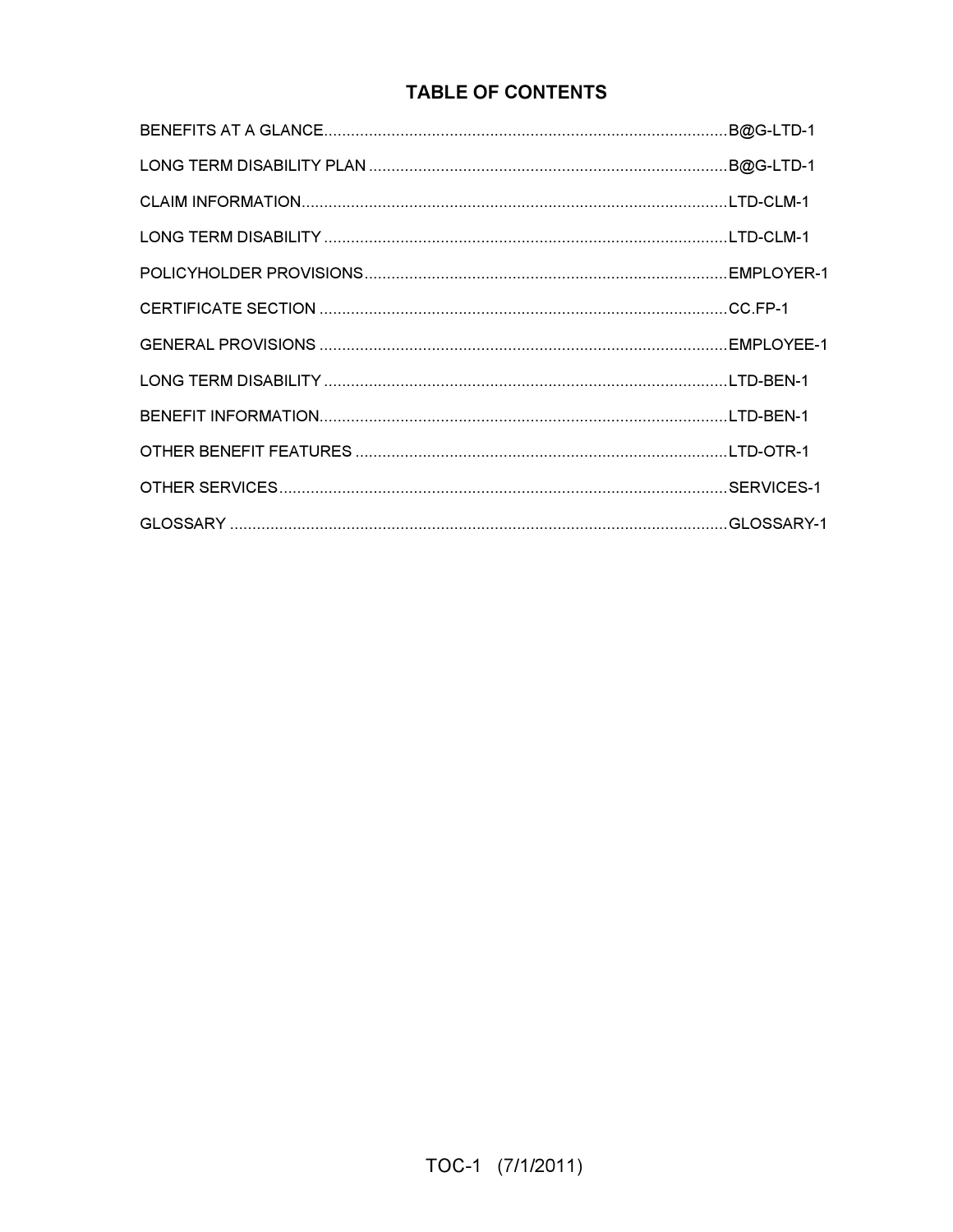### BENEFITS AT A GLANCE

#### LONG TERM DISABILITY PLAN

This long term disability plan provides financial protection for you by paying a portion of your income while you are disabled. The amount you receive is based on the amount you earned before your disability began. In some cases, you receive disability payments even if you work while you are disabled.

#### MICHIGAN CATHOLIC CONFERENCE'S ORIGINAL PLAN<br>EFFECTIVE DATE: July 1, 1996 **EFFECTIVE DATE:**

POLICY NUMBER: 508034 001

#### ELIGIBLE GROUP(S):

All Employees in active employment with employer or non-diocesan Covered Unit policies. For Clergy participation is determined by diocesan or non-diocesan covered unit policy.

#### MINIMUM HOURS REQUIREMENT:

Eligible Employees - to be an eligible employee you must be: a regular full-time employee who works at least 20 hours or more per week for a Covered Unit which has elected to be covered under this program. This program excludes seasonal and temporary employees.

#### WAITING PERIOD:

For employees in an eligible group on or before July 1, 1996: None

For employees entering an eligible group after July 1, 1996: None

#### WHO PAYS FOR THE COVERAGE:

Your Employer pays the cost of your coverage. Your benefits are taxable.

#### REHIRE:

If your employment ends and you are rehired within 12 months, your previous work while in an eligible group will apply toward the waiting period. All other policy provisions apply.

#### ELIMINATION PERIOD:

180 days

Benefits begin the day after the elimination period is completed.

#### MONTHLY BENEFIT:

60% of monthly earnings to a maximum benefit of \$10,000 per month.

Your payment may be reduced by deductible sources of income and disability earnings. Some disabilities may not be covered or may have limited coverage under this plan.

#### MINIMUM BENEFIT:

The greater of:

- \$100; or
- 10% of your gross disability payment.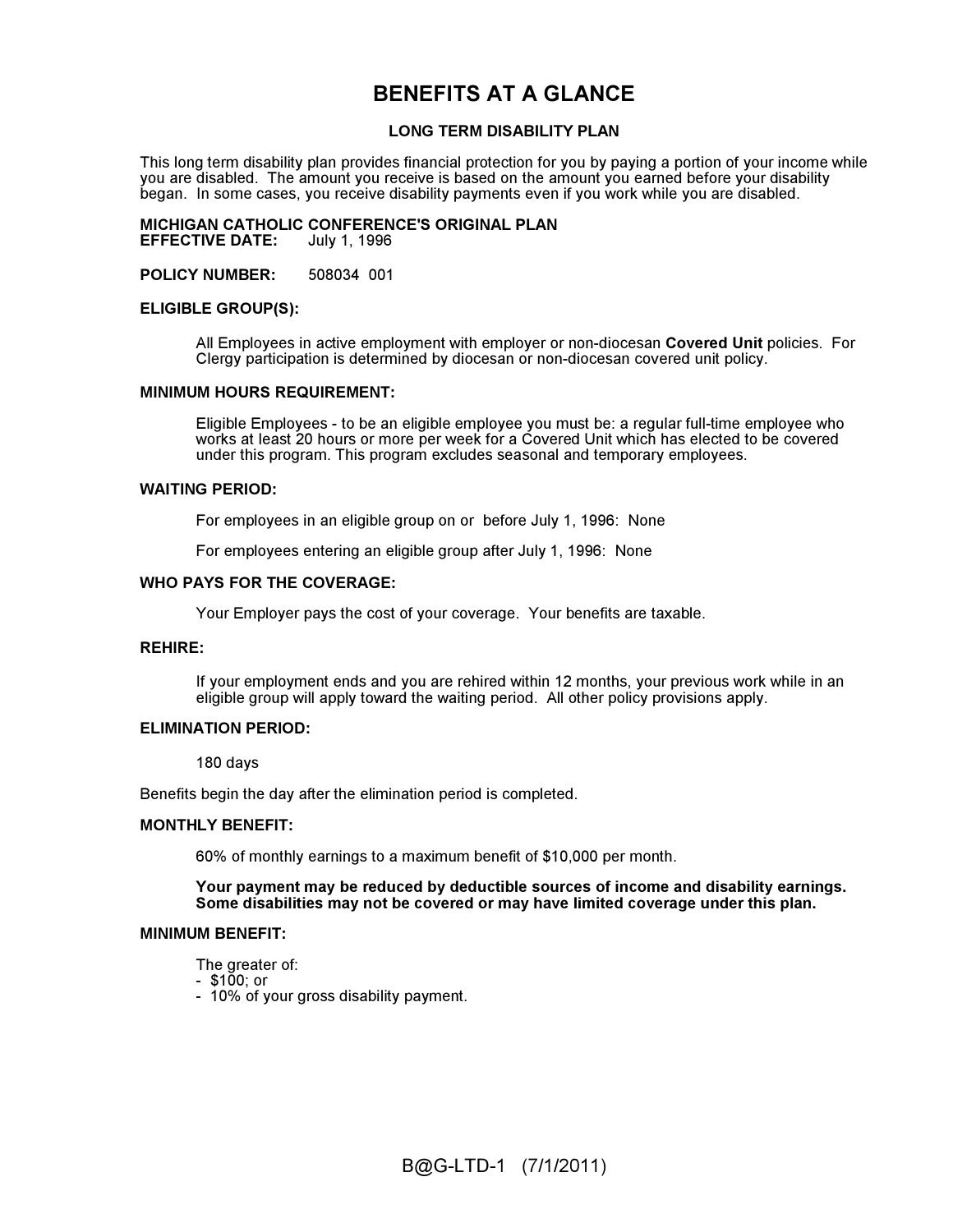#### MAXIMUM PERIOD OF PAYMENT:

| <b>All Employees</b>     |                                          |
|--------------------------|------------------------------------------|
| <b>Age at Disability</b> | Maximum Period of Payment                |
| Less than Age 62         | To Social Security Normal Retirement Age |
| Age 62                   | 60 months                                |
| Age 63                   | 48 months                                |
| Age 64                   | 42 months                                |
| Age 65                   | 36 months                                |
| Age 66                   | 30 months                                |
| Age 67                   | 24 months                                |
| Age 68                   | 18 months                                |
| Age 69 or older          | 12 months                                |
| Year of Birth            | Social Security Normal Retirement Age    |
| $1937$ or before         | 65 years                                 |
| 1938                     | 65 years 2 months                        |
| 1939                     | 65 years 4 months                        |
| 1940                     | 65 years 6 months                        |
| 1941                     | 65 years 8 months                        |
| 1942                     | 65 years 10 months                       |
| 1943-1954                | 66 years                                 |
| 1955                     | 66 years 2 months                        |
| 1956                     | 66 years 4 months                        |
| 1957                     | 66 years 6 months                        |
| 1958                     | 66 years 8 months                        |
| 1959                     | 66 years 10 months                       |
| 1960 and after           | 67 years                                 |

#### All Diocesan Clergy who participate in the plan

| Age at Disability | Maximum Period of Payment           |
|-------------------|-------------------------------------|
| Less than age 70  | To age 70, but not less than 1 year |
| Age 70 and over   | 1 vear                              |

No premium payments are required for your coverage while you are receiving payments under this plan.

#### OTHER FEATURES:

Continuity of Coverage

Cost of Living Adjustment

Pre-Existing: 3/12

Survivor Benefit

#### The above items are only highlights of this plan. For a full description of your coverage, continue reading your certificate of coverage section.

The plan includes enrollment, risk management and other support services related to your Employer's Benefit Program.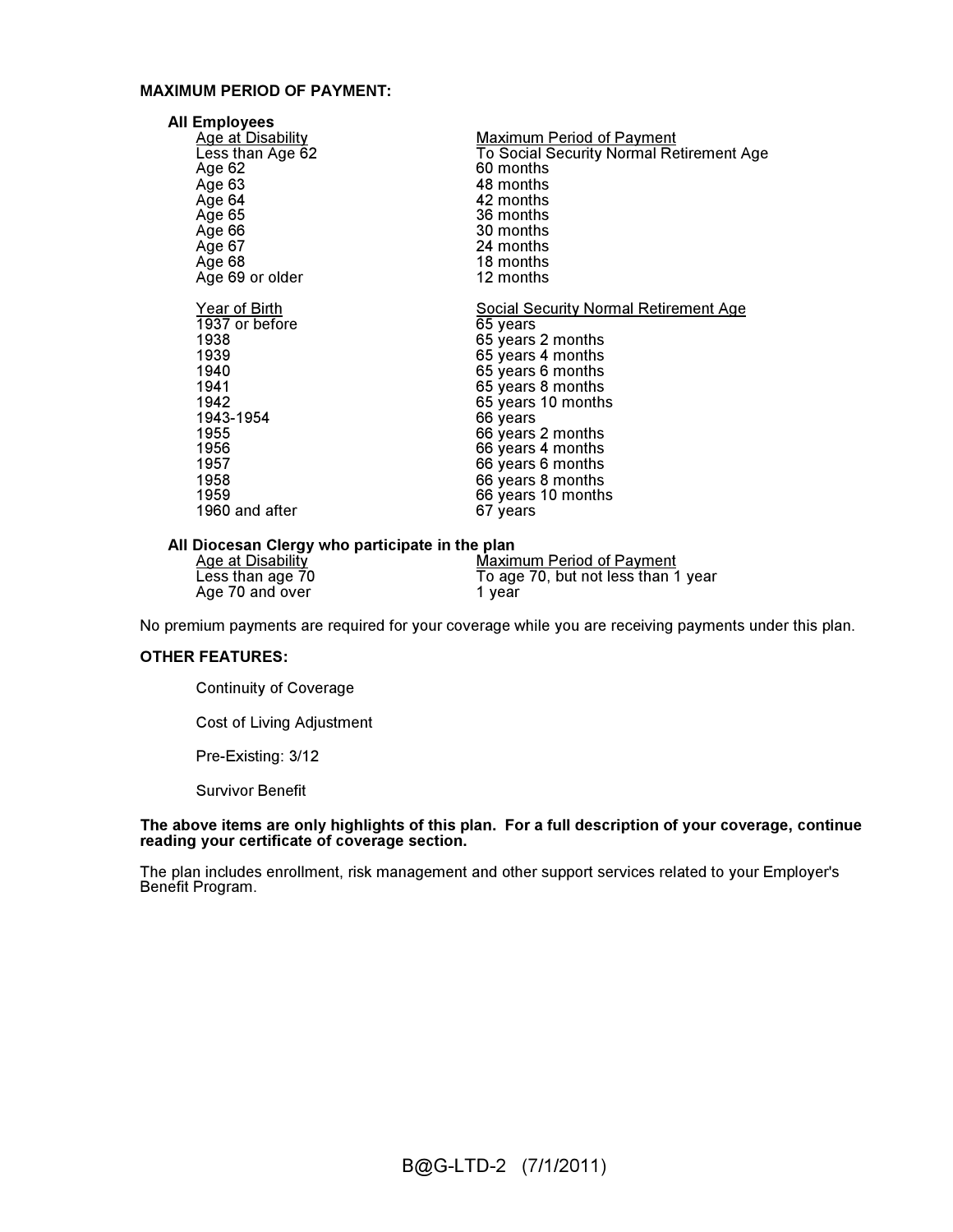### CLAIM INFORMATION

### LONG TERM DISABILITY

#### **WHEN DO YOU NOTIFY UNUM OF A CLAIM?** WHEN DO YOU NOTIFY UNUSUAL CHAIRS OF A CLAIM

We encourage you to notify us of your claim as soon as possible, so that a claim decision can be made in a timely manner. Written notice of a claim should be sent within 30 days after the date your disability begins. However, you must send Unum written proof of your claim no later than 90 days after your elimination period. If it is not possible to give proof within 90 days, it must be given no later than 1 year after the time proof is otherwise required except in the absence of legal capacity.

The claim form is available from your Employer, or you can request a claim form from us. If you do not receive the form from Unum within 15 days of your request, send Unum written proof of claim without waiting for the form.

You must notify us immediately when you return to work in any capacity.

#### **HOW DO YOU FILE A CLAIM?** How do you file a claim of the same

You and your Employer must fill out your own sections of the claim form and then give it to your attending physician. Your physician should fill out his or her section of the form and send it directly to Unum.

#### **WHAT INFORMATION IS NEEDED AS PROOF OF YOUR CLAIM?** WHAT INFORMATION IS NEEDED AS PROOF OF YOUR CLAIM?

Your proof of claim, provided at your expense, must show:

- that you are under the regular care of a physician;
- the appropriate documentation of your monthly earnings;
- the date your disability began;
- the cause of your disability;
- the extent of your disability, including restrictions and limitations preventing you from performing your regular occupation; and
- the name and address of any hospital or institution where you received treatment, including all attending physicians.

We may request that you send proof of continuing disability indicating that you are under the regular care of a physician. This proof, provided at your expense, must be received within 45 days of a request by us.

In some cases, you will be required to give Unum authorization to obtain additional medical information and to provide non-medical information as part of your proof of claim, or proof of continuing disability. Unum will deny your claim, or stop sending you payments, if the appropriate information is not submitted.

#### TO WHOM WILL UNUM MAKE PAYMENTS? TO WHOM WILL UNUM MAKE PAYMENTS?

Unum will make payments to you.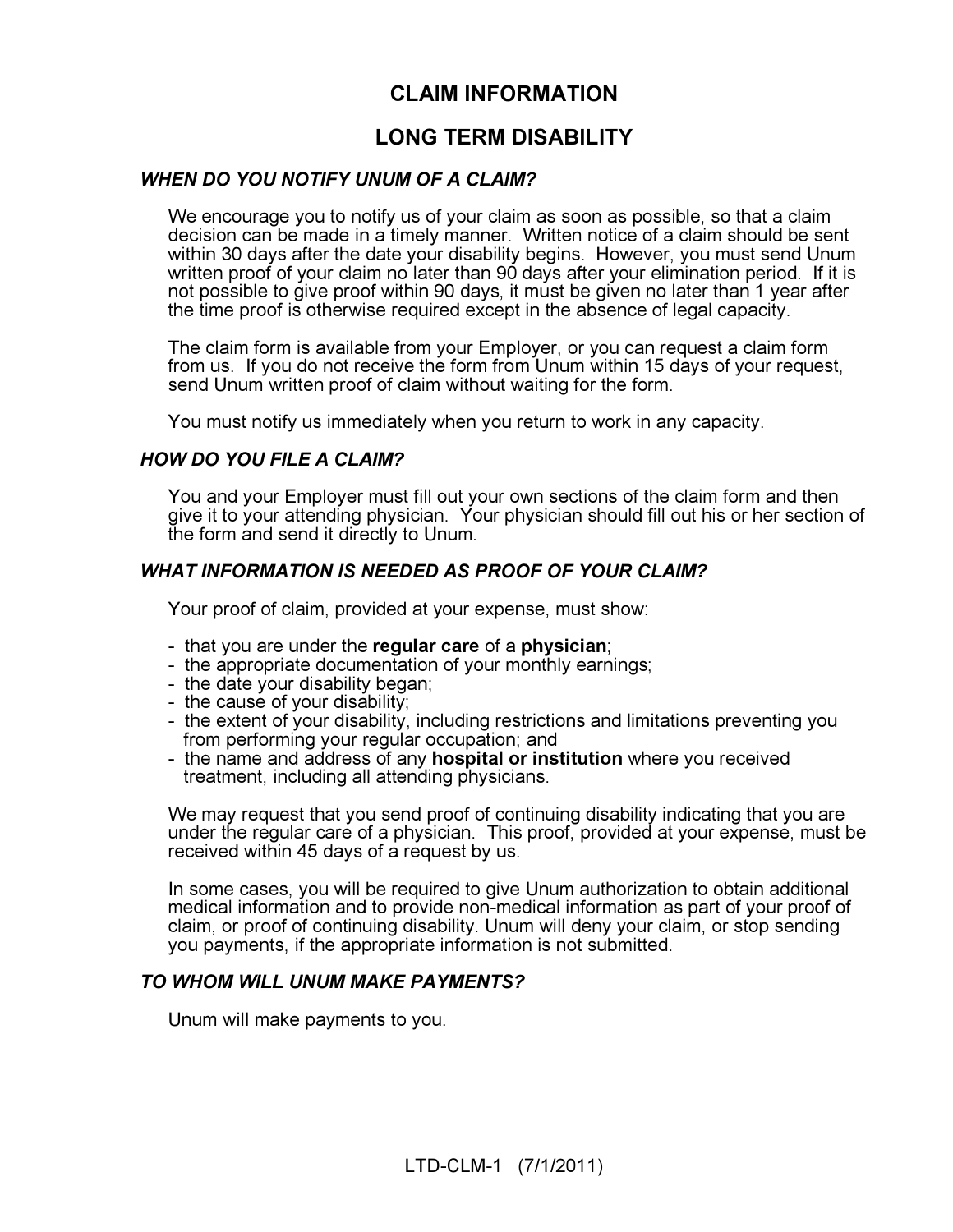## WHAT HAPPENS IF UNUM OVERFAYS YOUR CLAIM?

Unum has the right to recover any overpayments due to:

- fraud;
- any error Unum makes in processing a claim; and
- your receipt of deductible sources of income.

You must reimburse us in full. We will determine the method by which the repayment is to be made.

Unum will not recover more money than the amount we paid you.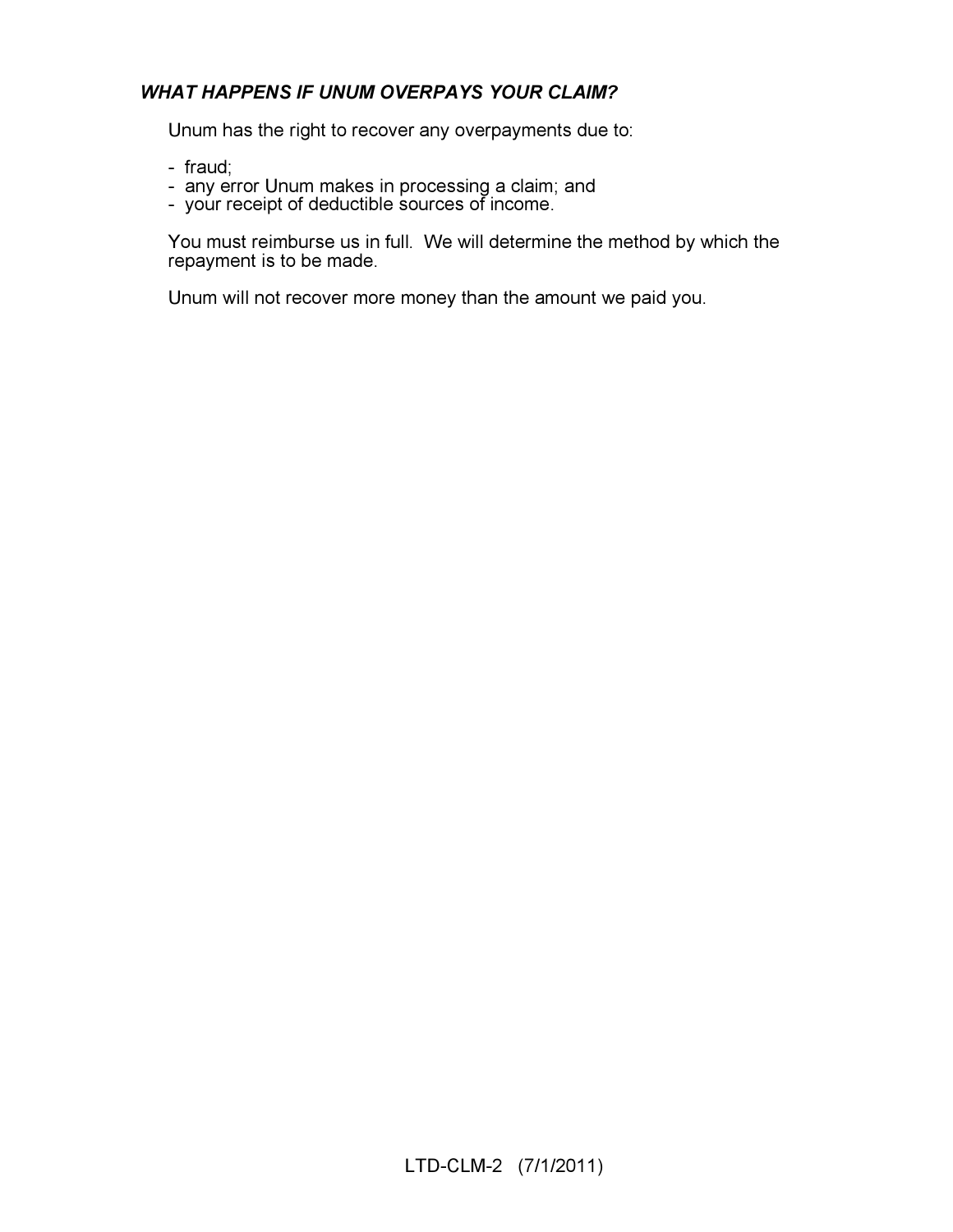### POLICYHOLDER PROVISIONS

#### **WHAT IS THE COST OF THIS INSURANCE?** WHAT IS THE COST OF THIS INSURANCE?

### LONG TERM DISABILITY

The initial premium for each plan is based on the initial rate(s) shown in the policy effective on the Employer's original plan effective date.

#### **WAIVER OF PREMIUM** WATER OF PREMIUM

Unum does not require premium payments for an insured while he or she is receiving Long Term Disability payments under this plan.

## INITIAL RATE GUARANTEE

Refer to the policy effective on the Employer's original plan effective date.

## WHEN IS PREMIUM DUE FOR THIS POLICY?

Premium Due Dates: Premium due dates are based on the Premium Due Dates shown in the policy effective on the Employer's original plan effective date.

The Policyholder must send all premiums to Unum on or before their respective due date. The premium must be paid in United States dollars.

## WHEN ARE IN CREASES ON DECREASES IN PREMIUM DUE?

Premium increases or decreases which take effect during a policy month are adjusted and due on the next premium due date following the change. Changes will not be pro-rated daily.

If premiums are paid on other than a monthly basis, premiums for increases and decreases will result in a monthly pro-rated adjustment on the next premium due date.

Unum will only adjust premium for the current policy year and the prior policy year. In the case of fraud, premium adjustments will be made for all policy years.

## WHAT INFORMATION DOES UNUM REQUIRE FROM THE POLICYHOLDER?

The Policyholder must provide Unum with the following on a regular basis:

- information about employees:
	- who are eligible to become insured;
	- whose amounts of coverage change; and/or
	- whose coverage ends;
- occupational information and any other information that may be required to manage a claim; and
- any other information that may be reasonably required.

Policyholder records that, in Unum's opinion, have a bearing on this policy will be available for review by Unum at any reasonable time.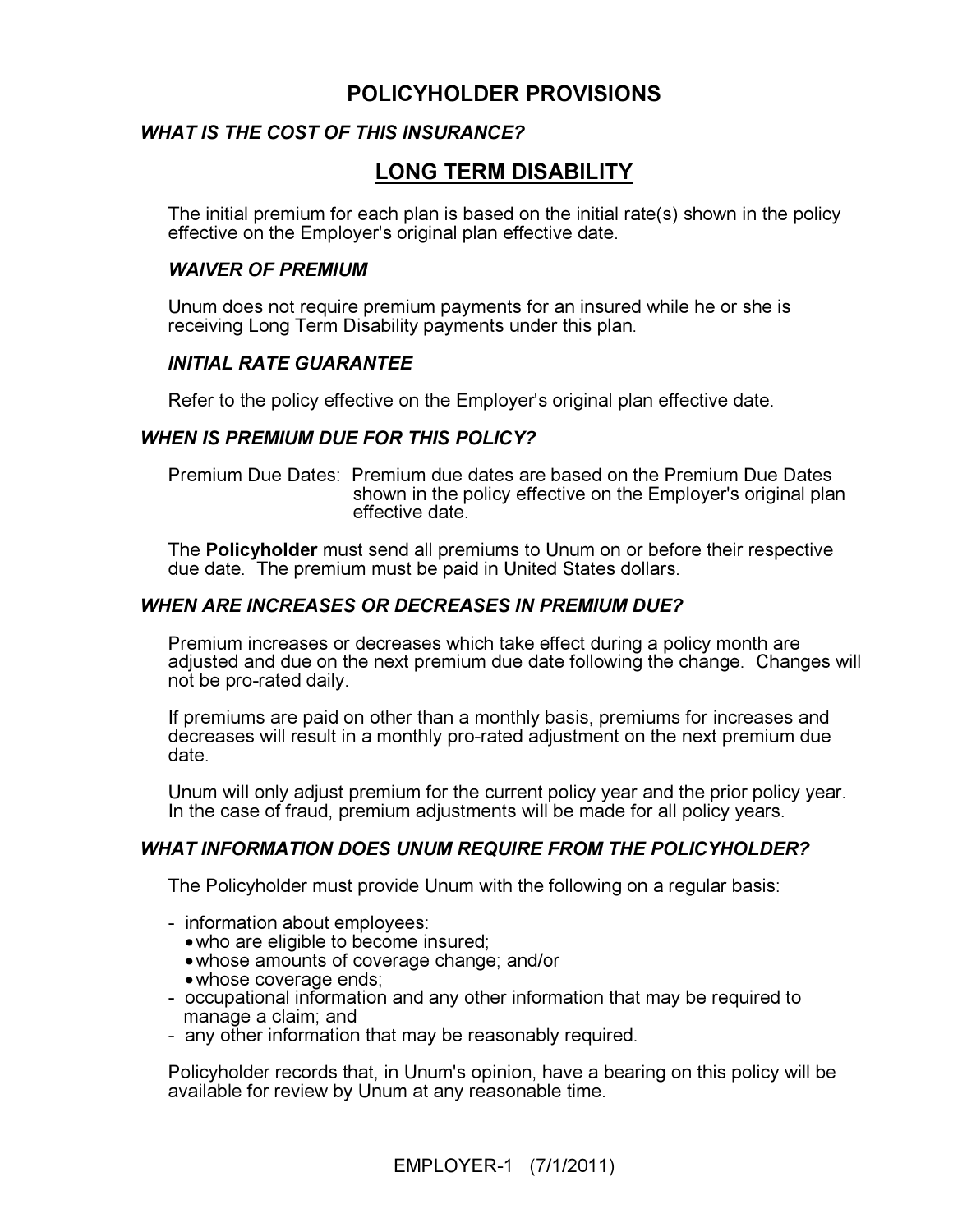Clerical error or omission by Unum will not:

- prevent an employee from receiving coverage;
- affect the amount of an insured's coverage; or
- cause an employee's coverage to begin or continue when the coverage would not otherwise be effective.

#### WHO CAN CANCEL THIS POLICY OR A PLAN UNDER THIS POLICY? WHO CAN CANCEL THIS POLICY OR A PLAN UNDER THIS POLICY?

This policy or a plan under this policy can be cancelled:

- by Unum; or
- by the Policyholder.

Unum may cancel or offer to modify this policy or a plan if:

- there is less than 100% participation of those eligible employees for a Policyholder paid plan;
- the Policyholder does not promptly provide Unum with information that is reasonably required;
- the Policyholder fails to perform any of its obligations that relate to this policy;
- fewer than 10 employees are insured under a plan;
- the Policyholder fails to pay any premium within the 31 day grace period.

If Unum cancels this policy or a plan for reasons other than the Policyholder's failure to pay premium, a written notice will be delivered to the Policyholder at least 31 days prior to the cancellation date.

If the premium is not paid during the grace period, the policy or plan will terminate automatically at the end of the grace period. The Policyholder is liable for premium for coverage during the grace period. The Policyholder must pay Unum all premium due for the full period each plan is in force.

The Policyholder may cancel this policy or a plan by written notice delivered to Unum at least 31 days prior to the cancellation date. When both the Policyholder and Unum agree, this policy or a plan can be cancelled on an earlier date. If Unum or the Policyholder cancels this policy or a plan, coverage will end at 12:00 midnight on the last day of coverage.

If this policy or a plan is cancelled, the cancellation will not affect a **payable claim**.

## WHAT HAPPENS TO AN EMPLOYEE'S COVERAGE UNDER THIS POLICY WHILE HE OR SHE IS ON A FAMILY AND MEDICAL LEAVE OF ABSENCE? HE OR SHE IS ON A FAMILY AND MEDICAL LEAVE OF ABSENCE?

We will continue the employee's coverage in accordance with the policyholder's Human Resource policy on family and medical leaves of absence if premium payments continue and the policyholder approved the employee's leave in writing.

Coverage will be continued until the end of the later of:

- 1. the leave period required by the federal Family and Medical Leave Act of 1993 and any amendments; or
- 2. the leave period required by applicable state law.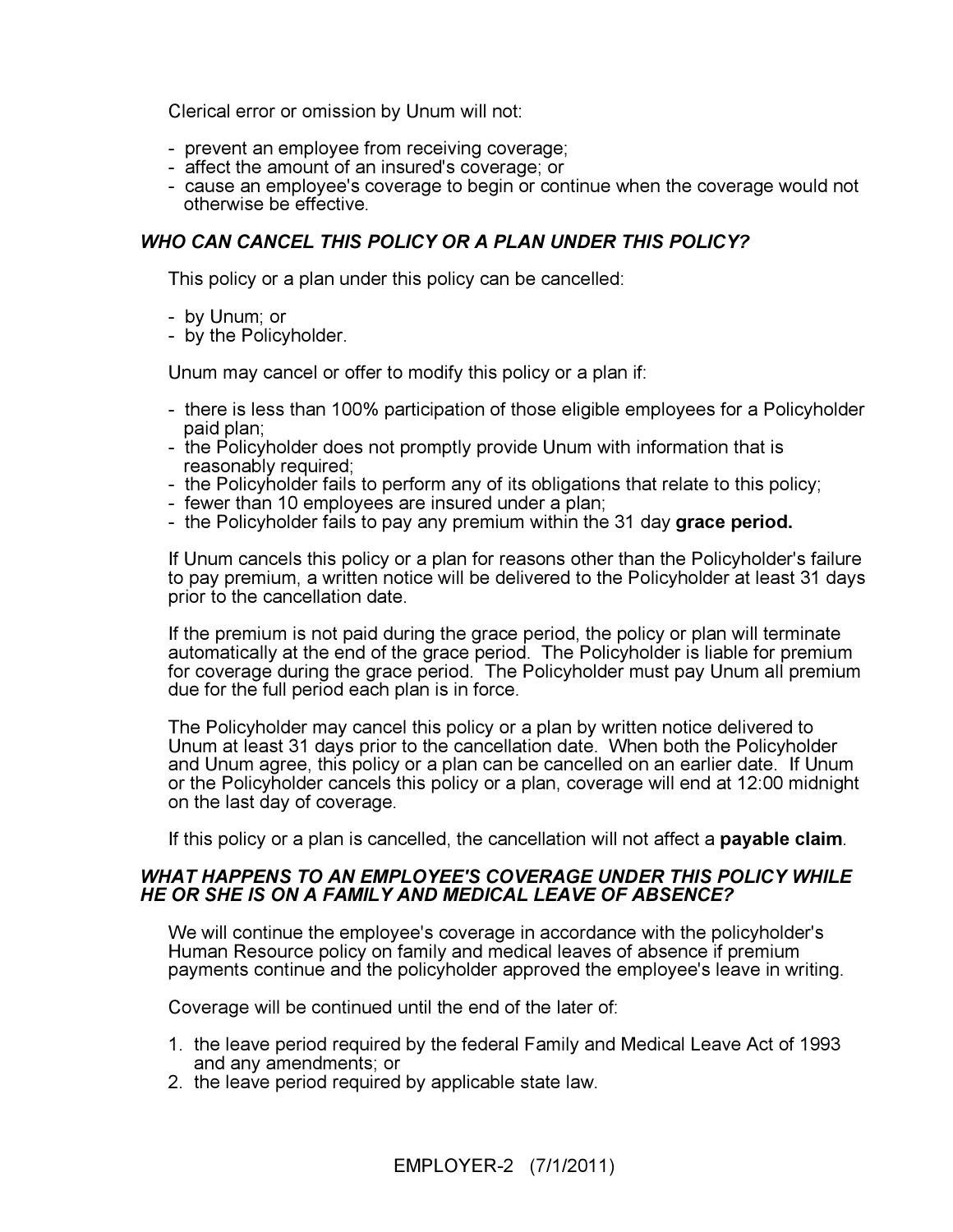If the policyholder's Human Resource policy doesn't provide for continuation of an employee's coverage during a family and medical leave of absence, the employee's coverage will be reinstated when he or she returns to active employment.

We will not:

- apply a new waiting period;
- apply a new pre-existing conditions exclusion; or
- require evidence of insurability.

#### DIVISIONS, SUBSIDIARIES OR AFFILIATED COMPANIES INCLUDE:

#### NAME/LOCATION (CITY AND STATE)

None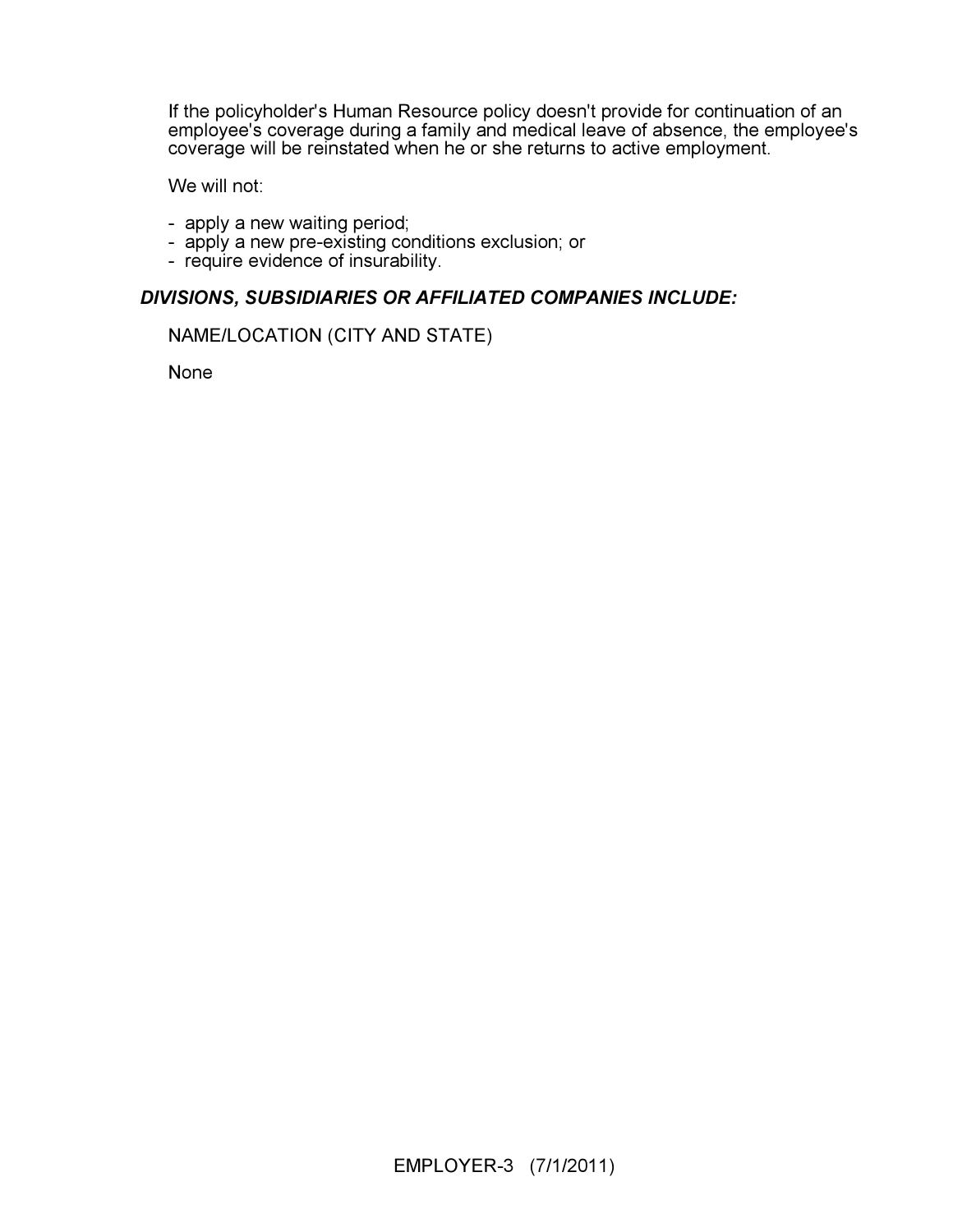### CERTIFICATE SECTION

Unum Life Insurance Company of America (referred to as Unum) welcomes you as a client.

This is your certificate of coverage as long as you are eligible for coverage and you become insured. You will want to read it carefully and keep it in a safe place.

Unum has written your certificate of coverage in plain English. However, a few terms and provisions are written as required by insurance law. If you have any questions about any of the terms and provisions, please consult Unum's claims paying office. Unum will assist you in any way to help you understand your benefits.

If the terms and provisions of the certificate of coverage (issued to you) are different from the policy (issued to the policyholder), the policy will govern. Your coverage may be cancelled or changed in whole or in part under the terms and provisions of the policy.

The policy is delivered in and is governed by the laws of the governing jurisdiction. When making a benefit determination under the policy, Unum has the discretionary authority to determine your eligibility for benefits and to interpret the terms and provisions of the policy.

For purposes of effective dates and ending dates under the group policy, all days begin at 12:01 a.m. and end at 12:00 midnight at the Policyholder's address.

> Unum Life Insurance Company of America 2211 Congress Street Portland, Maine 04122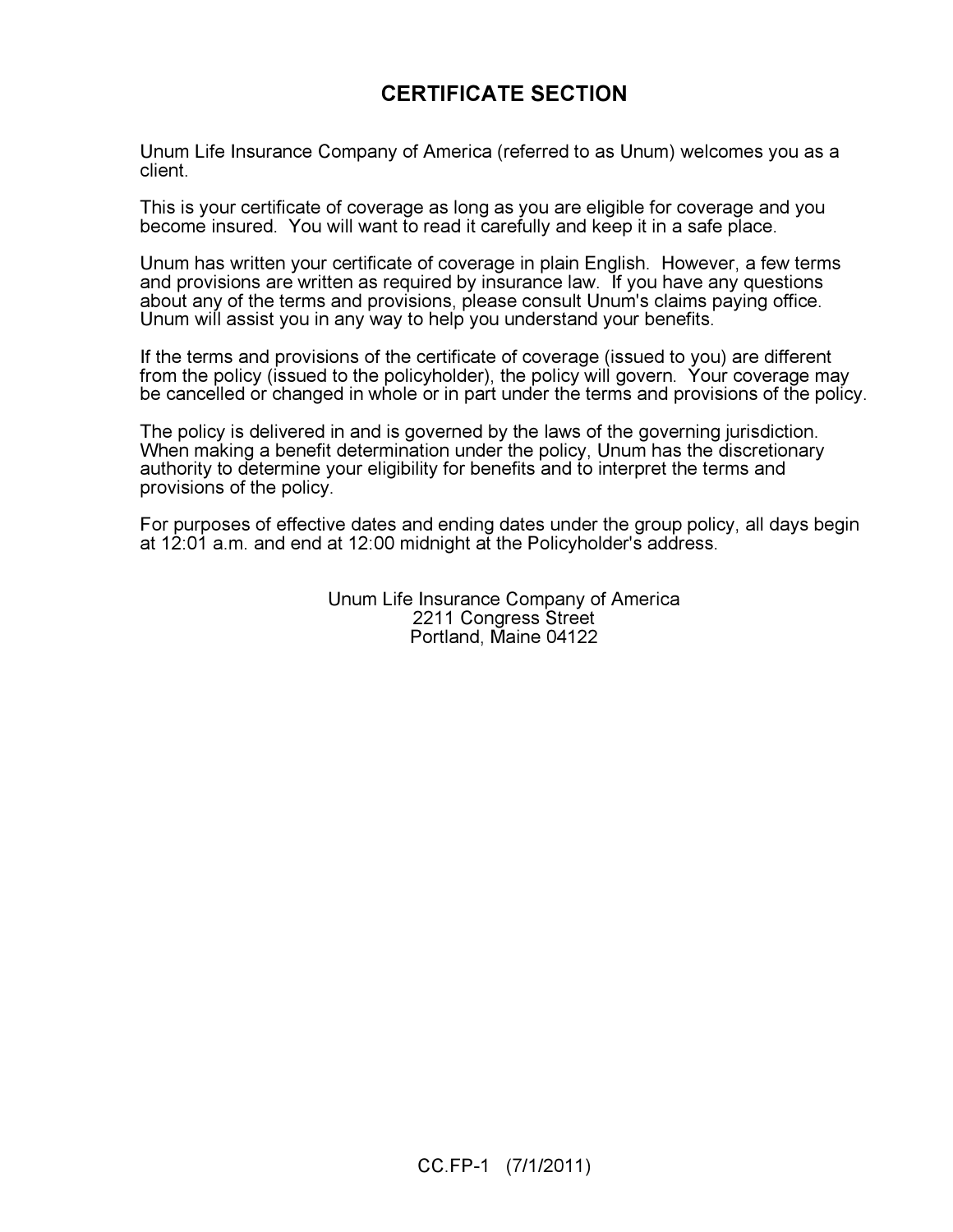### GENERAL PROVISIONS

#### **WHAT IS THE CERTIFICATE OF COVERAGE?** WHAT IS THE CERTIFICATE OF COVERAGE?

This certificate of coverage is a written statement prepared by Unum and may include attachments. It tells you:

- the coverage for which you may be entitled;
- to whom Unum will make a payment; and
- the limitations, exclusions and requirements that apply within a plan.

#### **WHEN ARE YOU ELIGIBLE FOR COVERAGE?** WHEN ARE YOU ELIGIBLE FOR COVERAGE?

If you are working for your Employer in an eligible group, the date you are eligible for coverage is the later of:

- the plan effective date; or
- the day after you complete your waiting period.

#### **WHEN DOES YOUR COVERAGE BEGIN?** WHEN POINT CONTINUES BEGIN:

When your Employer pays 100% of the cost of your coverage under a plan, you will be covered at 12:01 a.m. on the date you are eligible for coverage.

## WHAT IF YOU ARE ABSENT FROM WORK ON THE DATE YOUR COVERAGE<br>WOULD NORMALLY BEGIN? WOULD NORMALLY BEGIN?

If you are absent from work due to injury, sickness, temporary layoff or leave of absence, your coverage will begin on the date you return to active employment.

## ONCE YOUR COVERAGE BEGINS, WHAT HAPPENS IF YOU ARE TEMPORARILY<br>NOT WORKING? NOT WORKING?

If you are on a temporary layoff, and if premium is paid, you will be covered through the end of the month that immediately follows the month in which your temporary layoff begins.

If you are on a leave of absence, and if premium is paid, you will be covered through the end of the month that immediately follows the month in which your leave of absence begins.

If you are on a sabbatical leave of absence, and if premium is paid, you will be covered for up to 6 months following the date your sabbatical leave of absence begins.

If you are on a Family and Medical Leave of Absence as defined by the federal Family and Medical Leave Act of 1993, and any amendments, and if premium is paid, your coverage will continue as though you were in active employment. Coverage will continue up to the greater of the leave period required under the:

- federal Family and Medical Leave Act 1993, and any amendments; or
- applicable state law.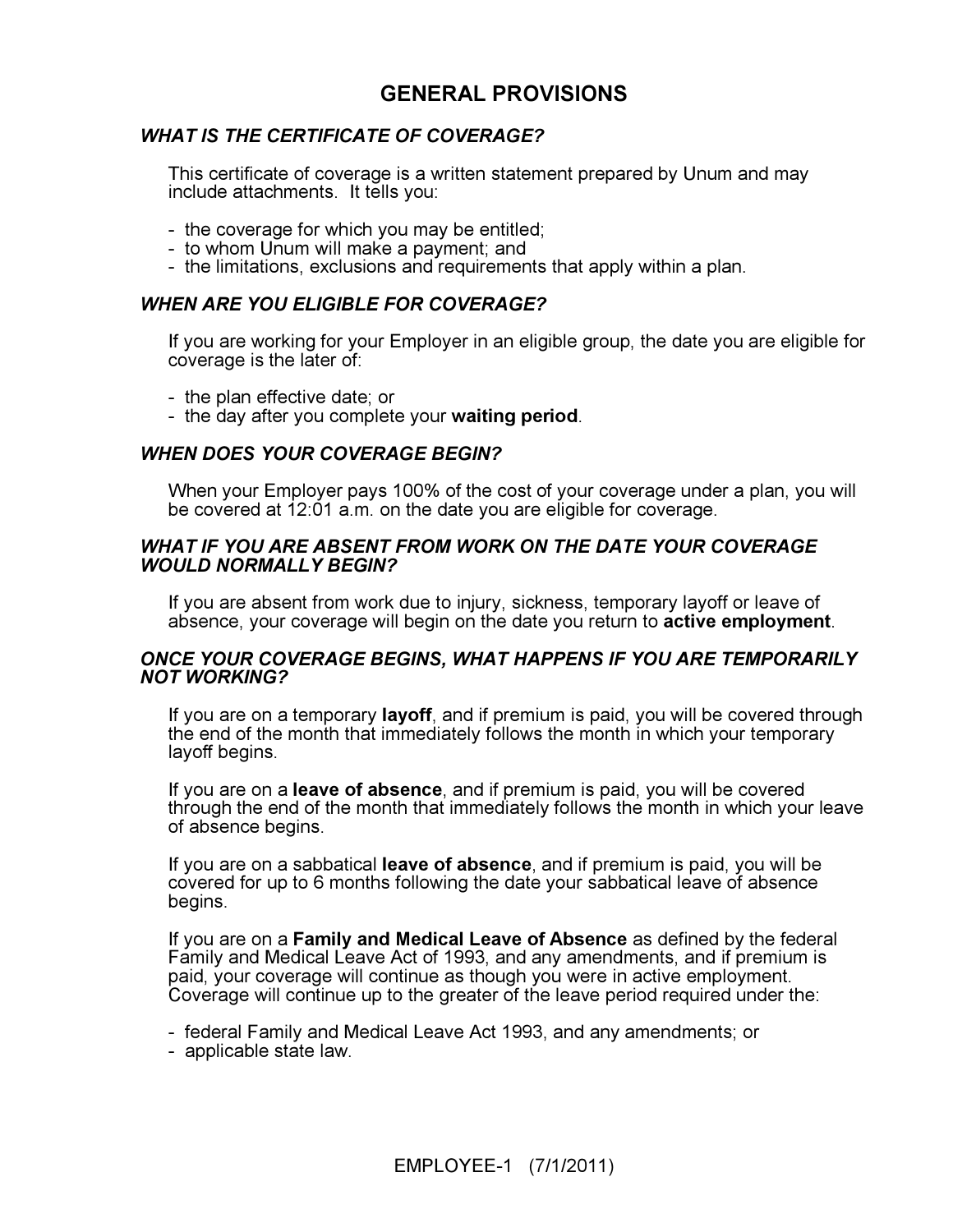## WHEN WILL CHANGES TO YOUR COVERAGE TAKE EFFECT?

Once your coverage begins, any increased or additional coverage will take effect immediately if you are in active employment or if you are on a covered layoff or leave of absence. If you are not in active employment due to injury or sickness, any increased or additional coverage will begin on the date you return to active employment.

Any decrease in coverage will take effect immediately but will not affect a payable claim that occurs prior to the decrease.

## WHEN POINT COMPONENT END?

Your coverage under the policy or a plan ends on the earliest of:

- the date the policy or a plan is cancelled;
- the date you no longer are in an eligible group;
- the date your eligible group is no longer covered; or
- the last day you are in active employment except as provided under the covered layoff or leave of absence provision.

Unum will provide coverage for a payable claim which occurs while you are covered under the policy or plan.

## WHAT ARE THE TIME LIMITS FOR LEGAL PROCEEDINGS?

You can start legal action regarding your claim 60 days after proof of claim has been given and up to 3 years from the time proof of claim is required, unless otherwise provided by federal law.

#### **HOW CAN STATEMENTS MADE IN YOUR APPLICATION FOR THIS COVERAGE BE USED?** BE USED?

Unum considers any statements you or your Employer make in a signed application for coverage a representation and not a warranty. If any of the statements you or your Employer make are not complete and/or not true at the time they are made, we can:

- reduce or deny any claim; or
- cancel your coverage from the original effective date.

We will use only statements made in a signed application as a basis for doing this.

If the Employer gives us information about you that is incorrect, we will:

- use the facts to decide whether you have coverage under the plan and in what amounts; and
- make a fair adjustment of the premium.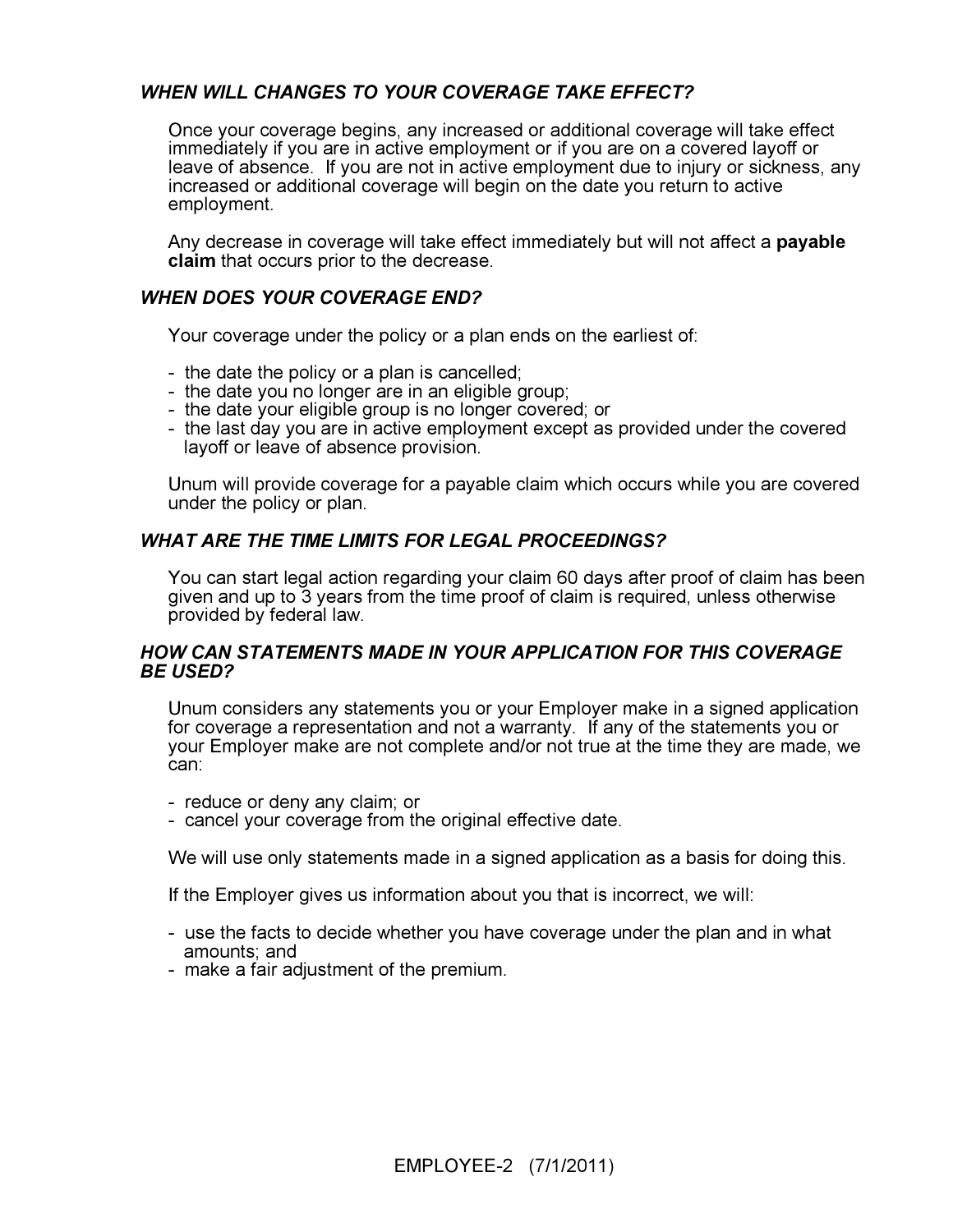## HOW WILL UNUM HANDLE INSURANCE FRAUD?

Unum wants to ensure you and your Employer do not incur additional insurance costs as a result of the undermining effects of insurance fraud. Unum promises to focus on all means necessary to support fraud detection, investigation, and prosecution.

It is a crime if you knowingly, and with intent to injure, defraud or deceive Unum, or provide any information, including filing a claim, that contains any false, incomplete or misleading information. These actions, as well as submission of materially false information, will result in denial of your claim, and are subject to prosecution and punishment to the full extent under state and/or federal law. Unum will pursue all appropriate legal remedies in the event of insurance fraud.

## DOES THE POLICY REPLACE OR AFFECT ANY WORKERS' COMPENSATION OR<br>STATE DISABILITY INSURANCE? STATE DISABILITY INSURANCE?

The policy does not replace or affect the requirements for coverage by any workers' compensation or state disability insurance.

#### DOES YOUR EMPLOYER ACT AS YOUR AGENT OR UNUM'S AGENT?

For purposes of the policy, your Employer acts on its own behalf or as your agent. Under no circumstances will your Employer be deemed the agent of Unum.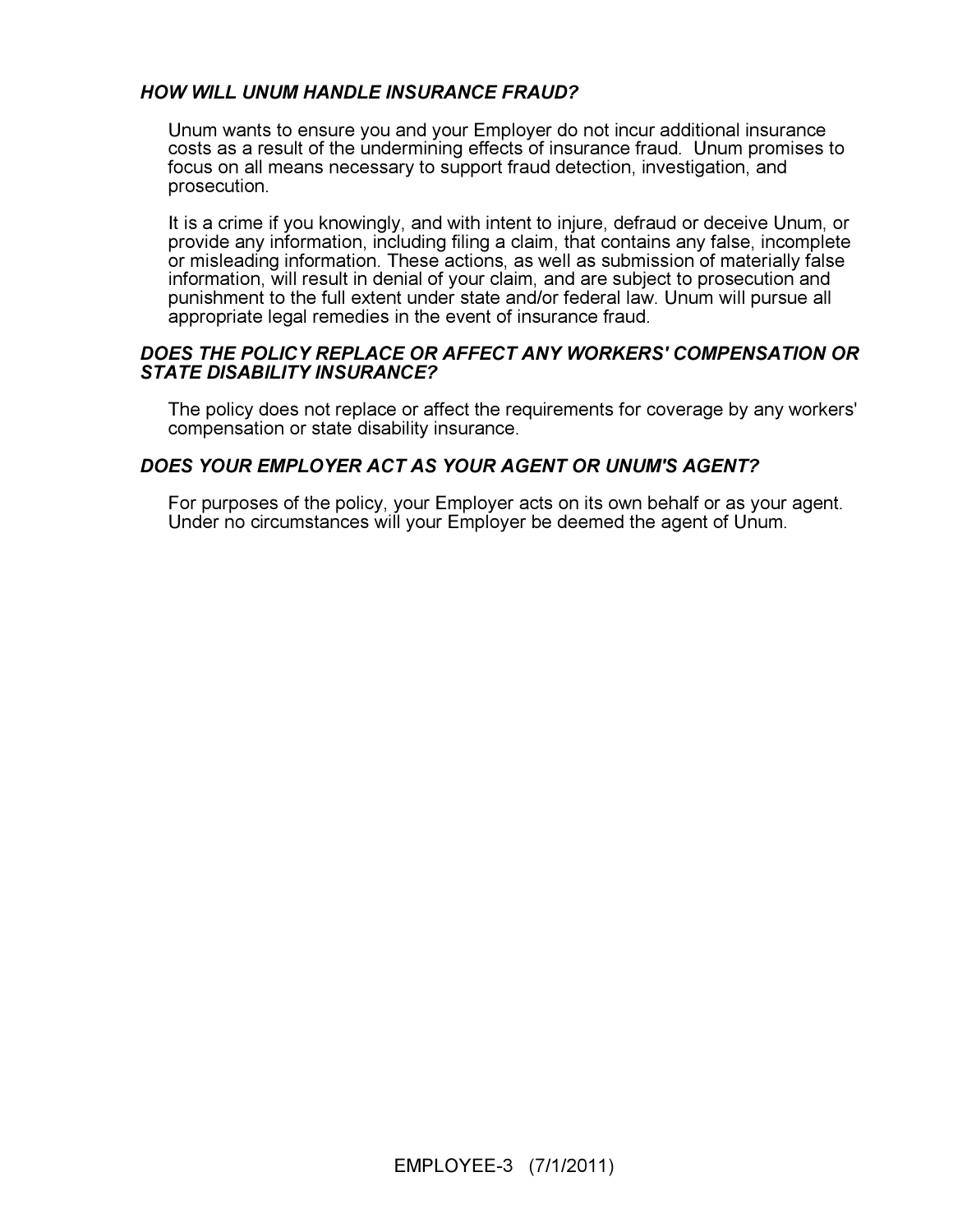### LONG TERM DISABILITY

### BENEFIT INFORMATION

#### **HOW DOES UNUM DEFINE DISABILITY?** HOW DOES UNUM DEFINE DISABILITY?

You are disabled when Unum determines that:

- you are limited from performing the material and substantial duties of your regular occupation due to your sickness or injury; and
- you have a 20% or more loss in your **indexed monthly earnings** due to the same sickness or injury.

After 24 months of payments, you are disabled when Unum determines that due to the same sickness or injury, you are unable to perform the duties of any gainful occupation for which you are reasonably fitted by education, training or experience.

The loss of a professional or occupational license or certification does not, in itself, constitute disability.

We may require you to be examined by a physician, other medical practitioner or vocational expert of our choice. Unum will pay for this examination. We can require an examination as often as it is reasonable to do so. We may also require you to be interviewed by an authorized Unum Representative.

## HOW LONG MUST YOU BE DISABLED BEFORE YOU ARE ELIGIBLE TO RECEIVE<br>BENEFITS? BENEFITS?

You must be continuously disabled through your elimination period. Unum will treat your disability as continuous if your disability stops for 30 days or less during the elimination period. The days that you are not disabled will not count toward your elimination period.

Your elimination period is 180 days.

## CAN YOU SATISFY YOUR ELIMINATION PERIOD IF YOU ARE WORKING?

Yes, provided you meet the definition of disability.

#### **WHEN WILL YOU BEGIN TO RECEIVE PAYMENTS?** WHEN WILL YOU BEGIN TO RECEIVE PAYMENTS?

You will begin to receive payments when we approve your claim, providing the elimination period has been met and you are disabled. We will send you a payment monthly for any period for which Unum is liable.

## HOW MUCH WILL UNUM PAY YOU IF YOU ARE DISABLED?

We will follow this process to figure your payment:

- 1. Multiply your monthly earnings by 60%.
- 2. The maximum **monthly benefit** is \$10,000.
- 3. Compare the answer from Item 1 with the maximum monthly benefit. The lesser of these two amounts is your gross disability payment.
- 4. Subtract from your gross disability payment any deductible sources of income.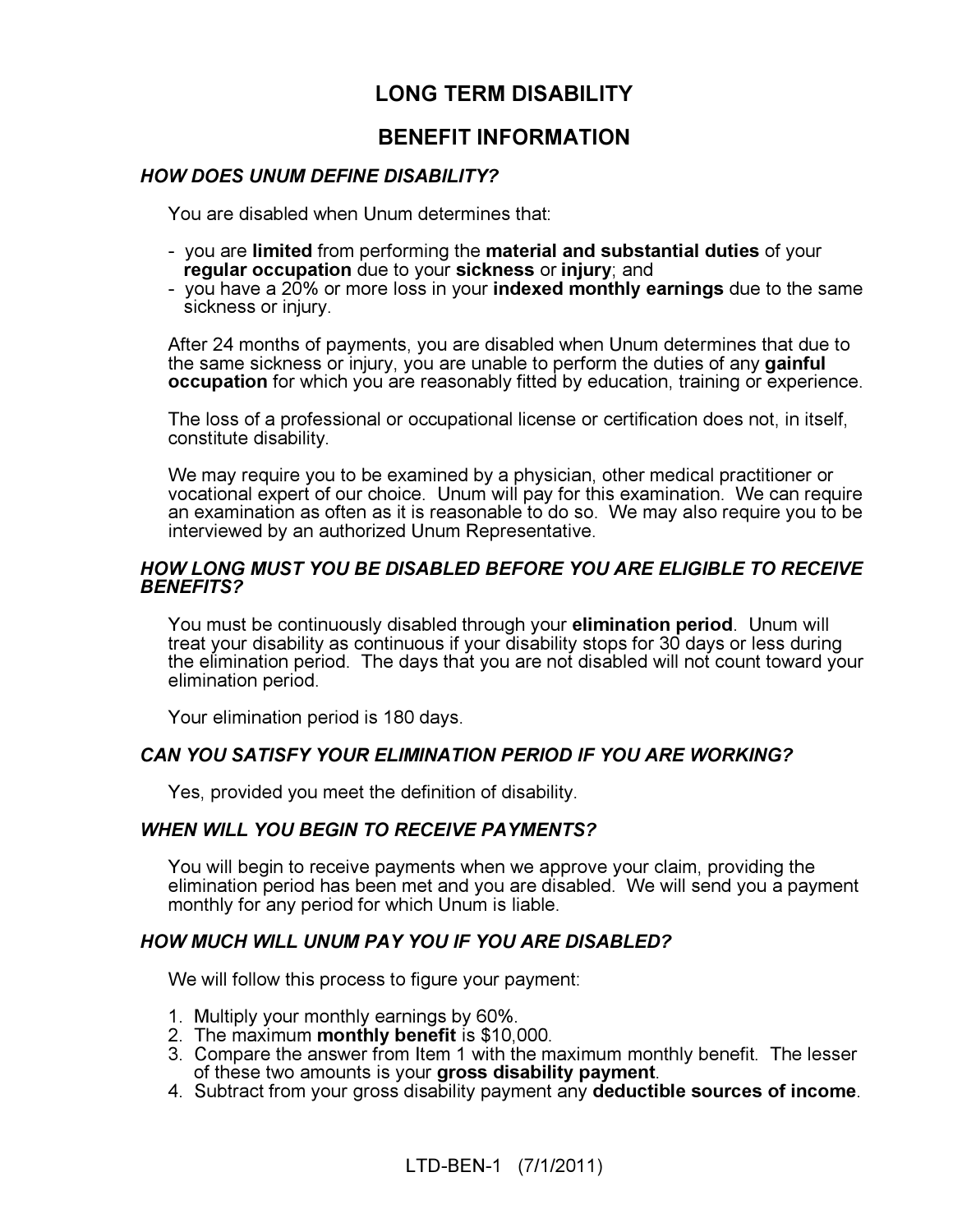The amount figured in Item 4 is your **monthly payment**.

#### **WHAT ARE YOUR MONTHLY EARNINGS?** WHAT ARE YOUR MONTHLY EARNINGS?

#### All Employees

"Monthly Earnings" means your gross monthly income from your Employer in effect just prior to your date of disability. It includes your total income before taxes. It is prior to any deductions made for pre-tax contributions to a qualified deferred compensation plan, Section 125 plan, or flexible spending account. It includes income actually received from commissions but does not include renewal commissions, bonuses, overtime pay, shift differential or any other extra compensation, or income received from sources other than your Employer.

Commissions will be averaged for the lesser of:

a. the 12 full calendar month period of your employment with your Employer just prior to the date disability begins; or

b. the period of actual employment with your Employer.

#### All Diocesan Clergy who participate in the plan

"Monthly Earnings" means your gross monthly income from your Employer in effect just prior to your date of disability. It includes income before taxes and any deductions made for pre-tax contributions to a deferred compensation plan, Section 125 plan, or flexible spending account. It also includes housing allowance, stipends and gratuities as reported by each Diocese. It does not include income received from commissions, bonuses, overtime pay, shift differential or any other extra compensation or income received from sources other than your Employer.

#### **WHAT WILL WE USE FOR MONTHLY EARNINGS IF YOU BECOME DISABLED** DURING A COVERED LAYOFF OR LEAVE OF ABSENCE? DURING A COVERED LAYOFF OR LEAVE OF ABSENCE?

If you become disabled while you are on a covered layoff or leave of absence, we will use your monthly earnings from your Employer in effect just prior to the date your absence begins.

## HOW MUCH WILL UNUM PAY YOU IF YOU ARE DISABLED AND WORKING?

We will send you the monthly payment if you are disabled and your monthly disability earnings, if any, are less than 20% of your indexed monthly earnings, due to the same sickness or injury.

If you are disabled and your monthly disability earnings are 20% or more of your indexed monthly earnings, due to the same sickness or injury, Unum will figure your payment as follows:

During the first 12 months of payments, while working, your monthly payment will not be reduced as long as disability earnings plus the gross disability payment does not exceed 100% of indexed monthly earnings.

- 1. Add your monthly disability earnings to your gross disability payment.
- 2. Compare the answer in Item 1 to your indexed monthly earnings.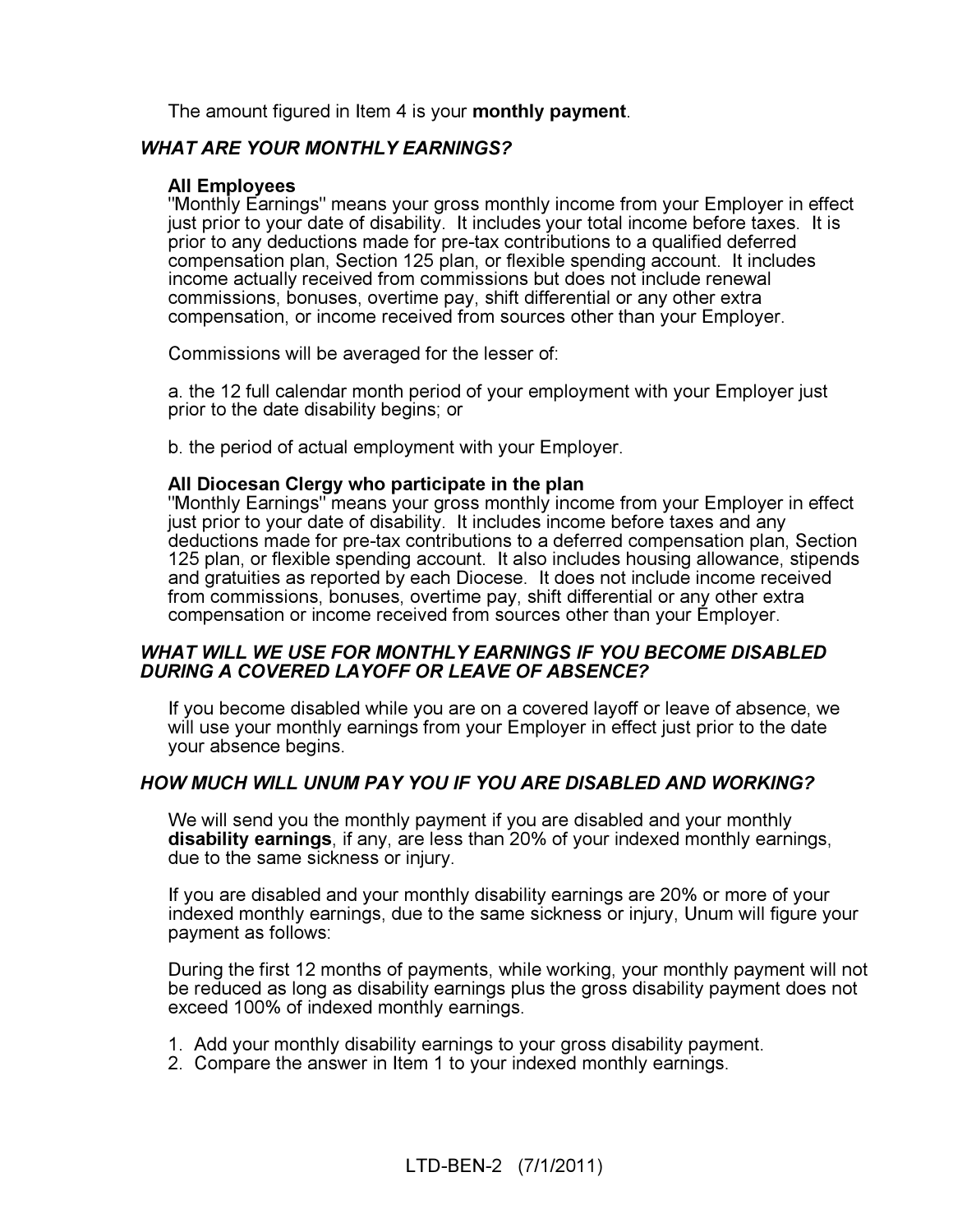If the answer from Item 1 is less than or equal to 100% of your indexed monthly earnings, Unum will not further reduce your monthly payment.

If the answer from Item 1 is more than 100% of your indexed monthly earnings, Unum will subtract the amount over 100% from your monthly payment.

After 12 months of payments, while working, you will receive payments based on the percentage of income you are losing due to your disability.

- 1. Subtract your disability earnings from your indexed monthly earnings.
- 2. Divide the answer in Item 1 by your indexed monthly earnings. This is your percentage of lost earnings.
- 3. Multiply your monthly payment by the answer in Item 2.

This is the amount Unum will pay you each month.

During the first 24 months of disability payments, if your monthly disability earnings exceed 80% of your indexed monthly earnings, Unum will stop sending you payments and your claim will end.

Beyond 24 months of disability payments, if your monthly disability earnings exceed 60% of your indexed monthly earnings, Unum will stop sending you payments and your claim will end.

Unum may require you to send proof of your monthly disability earnings at least quarterly. We will adjust your payment based on your quarterly disability earnings.

As part of your proof of disability earnings, we can require that you send us appropriate financial records which we believe are necessary to substantiate your income.

After the elimination period, if you are disabled for less than 1 month, we will send you 1/30 of your payment for each day of disability.

#### WILL YOUR PAYMENT BE ADJUSTED BY A COST OF LIVING INCREASE? WILL YOUR PAYMENT BEADDING BY A COST OF LIVING INCREASE?

Unum will make a cost of living adjustment (COLA) after you have received 1 full year of payments.

Your payment will increase by 3% beginning on the first anniversary of payments and each following anniversary while you continue to receive payments for your disability.

Each month Unum will add the cost of living adjustment to your monthly payment. When Unum adds the adjustment to your payment, the increase may cause your payment to exceed the maximum monthly benefit.

## HOW CAN WE PROTECT YOU IF YOUR DISABILITY EARNINGS FLUCTUATE?

If your disability earnings routinely fluctuate widely from month to month, Unum may average your disability earnings over the most recent 3 months to determine if your claim should continue.

If Unum averages your disability earnings, we will not terminate your claim unless: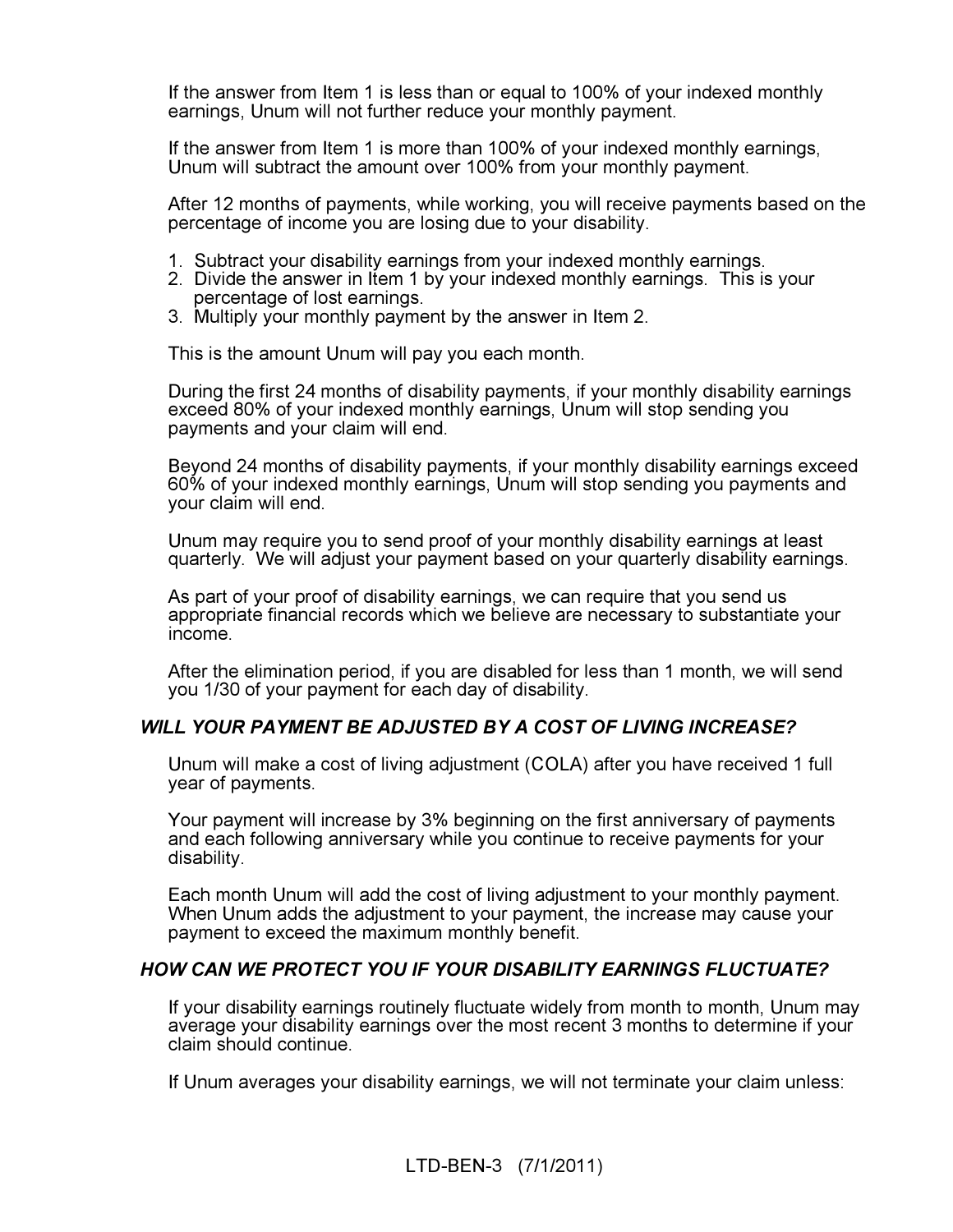- During the first 24 months of disability payments, the average of your disability earnings from the last 3 months exceeds 80% of indexed monthly earnings; or
- Beyond 24 months of disability payments, the average of your disability earnings from the last 3 months exceeds 60% of indexed monthly earnings.

We will not pay you for any month during which disability earnings exceed the amount allowable under the plan.

#### **WHAT ARE DEDUCTIBLE SOURCES OF INCOME?** WHAT ARE DEDUCTIBLE SOURCES OF INCOME?

Unum will subtract from your gross disability payment the following deductible sources of income:

- 1. The amount that you receive or are entitled to receive under:
	- a workers' compensation law.
	- an occupational disease law.
	- any other **act** or **law** with similar intent.
- 2. The amount that you receive or are entitled to receive as disability income payments under any:
	- state compulsory benefit **act** or **law**.
	- other group insurance plan.
	- governmental retirement system as a result of your job with your Employer.
- 3. The amount that you, your spouse and your children receive or are entitled to receive as disability payments because of your disability under:
	- the United States Social Security Act.
	- the Canada Pension Plan.
	- the Quebec Pension Plan.
	- any similar plan or act.
- 4. The amount that you receive as retirement payments or the amount your spouse and children receive as retirement payments because you are receiving retirement payments under:
	- the United States Social Security Act.
	- the Canada Pension Plan.
	- the Quebec Pension Plan.
	- any similar plan or act.
- 5. The amount that you:
	- receive as disability payments under your Employer's retirement plan.

- voluntarily elect to receive as retirement payments under your Employer's retirement plan.

- are eligible to receive as retirement payments when you reach the later of age 62 or normal retirement age, as defined in your Employer's retirement plan.

Disability payments under a retirement plan will be those benefits which are paid due to disability and do not reduce the retirement benefit which would have been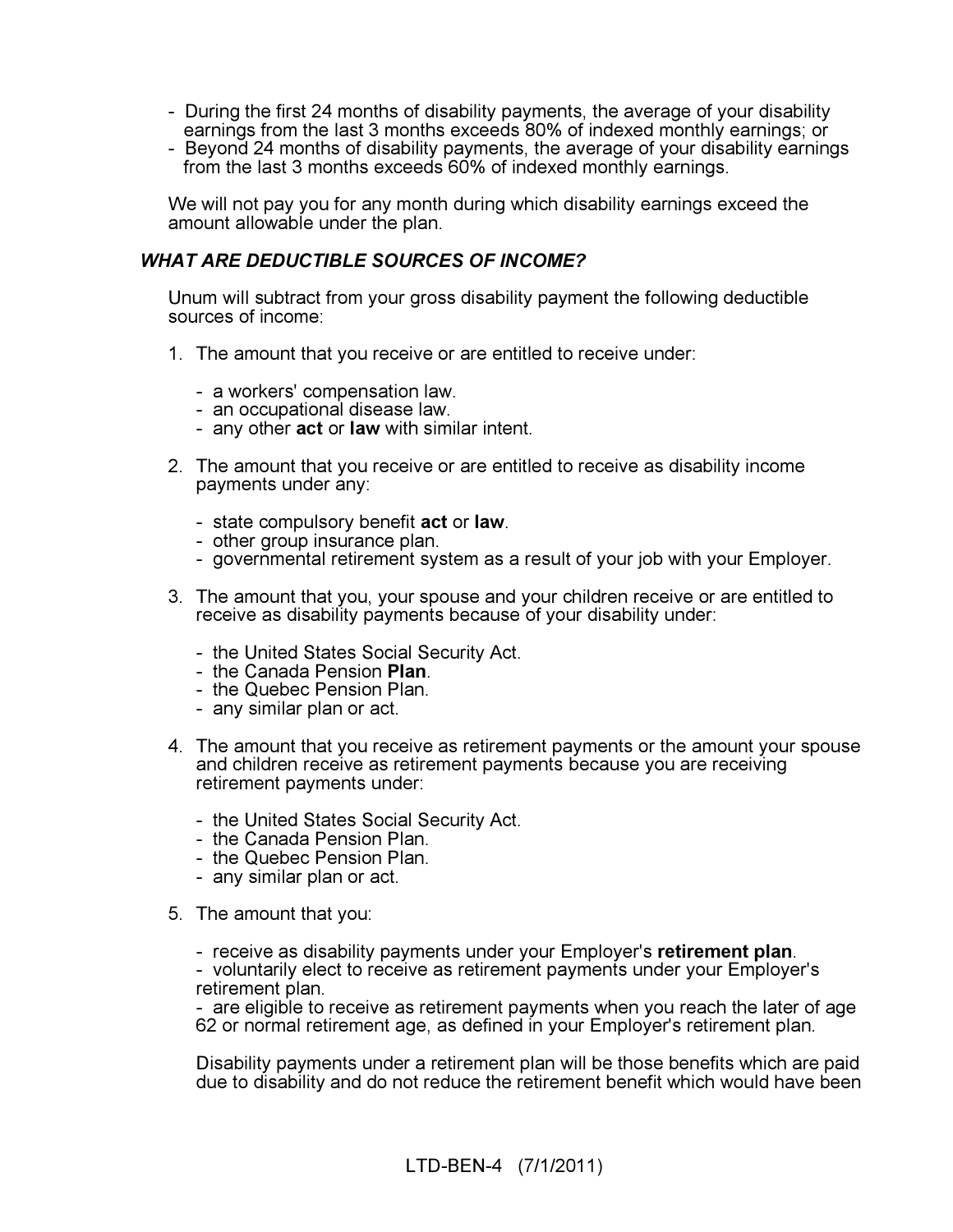paid if the disability had not occurred.

Retirement payments will be those benefits which are based on your Employer's contribution to the retirement plan. Disability benefits which reduce the retirement benefit under the plan will also be considered as a retirement benefit.

Regardless of how the retirement funds from the retirement plan are distributed, Unum will consider your and your Employer's contributions to be distributed simultaneously throughout your lifetime.

Amounts received do not include amounts rolled over or transferred to any eligible retirement plan. Unum will use the definition of eligible retirement plan as defined in Section 402 of the Internal Revenue Code including any future amendments which affect the definition.

6. The amount that you receive under Title 46, United States Code Section 688 (The Jones Act).

With the exception of retirement payments, Unum will only subtract deductible sources of income which are payable as a result of the same disability.

We will not reduce your payment by your Social Security retirement income if your disability begins after age 65 and you were already receiving Social Security retirement payments.

#### **WHAT ARE NOT DEDUCTIBLE SOURCES OF INCOME?** WHAT ARE NOT DEDUCTIBLE SOURCES OF INCOME?

Unum will not subtract from your gross disability payment income you receive from, but not limited to, the following:

- 401(k) plans
- profit sharing plans
- thrift plans
- tax sheltered annuities
- stock ownership plans
- non-qualified plans of deferred compensation
- pension plans for partners
- military pension and disability income plans
- credit disability insurance
- franchise disability income plans
- a retirement plan from another employer
- individual retirement accounts (IRA)
- individual disability income plans
- no fault motor vehicle plans
- salary continuation or accumulated sick leave plans

## WHAT IF SUBTRACTING DEDUCTIBLE SOURCES OF INCOME RESULTS IN A ZERO BENEFIT? (Minimum Benefit)  $\mathbb{Z}$  Benefit  $\mathbb{Z}$  (Minimum Benefit)

The minimum monthly payment is the greater of:

- \$100; or
- 10% of your gross disability payment.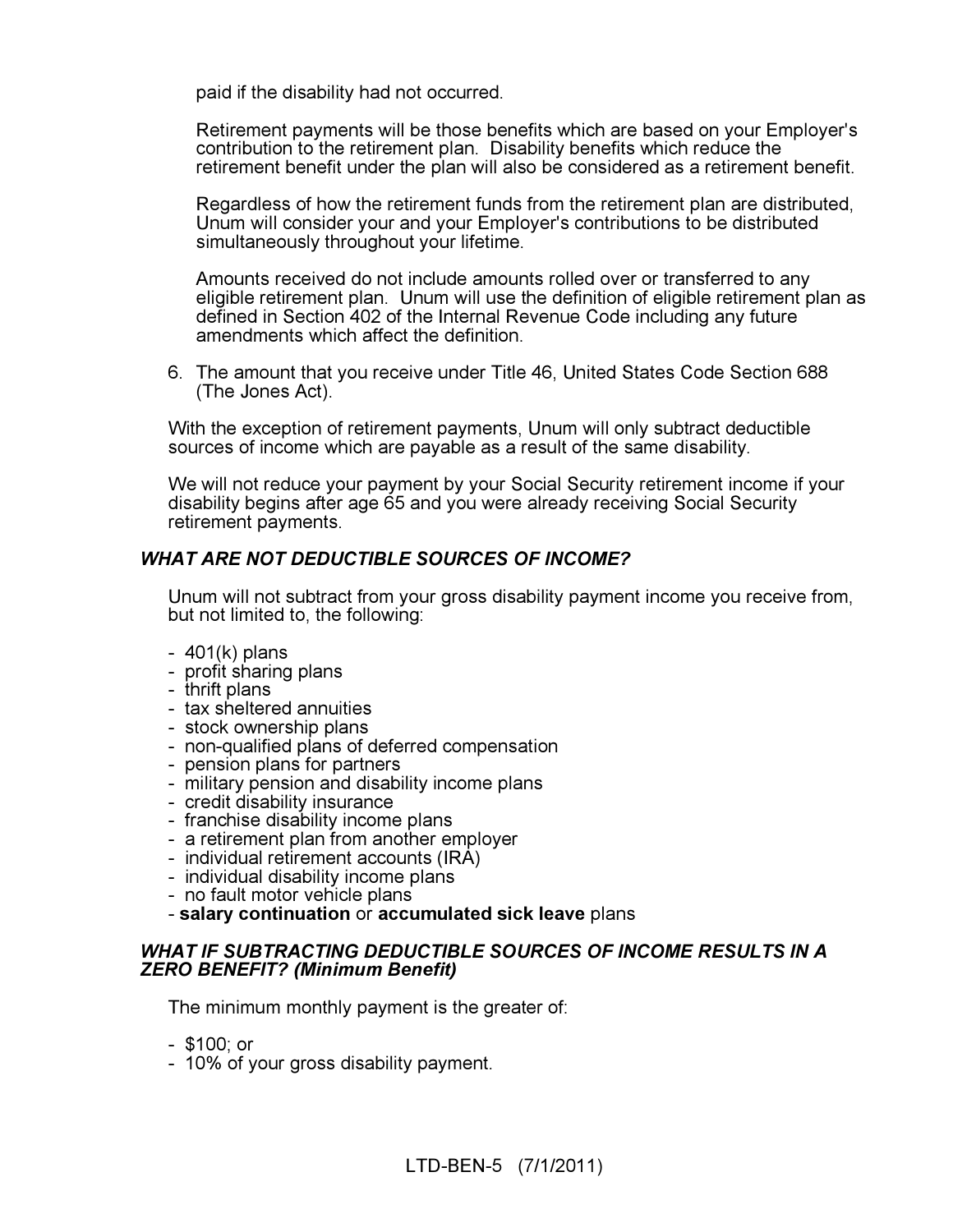Unum may apply this amount toward an outstanding overpayment.

## WHAT HAPPENS WHEN YOU RECEIVE A COST OF LIVING INCREASE FROM<br>DEDUCTIBLE SOURCES OF INCOME? DEDUCTIBLE SOURCES OF INCOME?

Once Unum has subtracted any deductible source of income from your gross disability payment, Unum will not further reduce your payment due to a cost of living increase from that source.

## WHAT IF UNUM DETERMINES YOU MAY QUALIFY FOR DEDUCTIBLE INCOME<br>BENEFITS? BENEFITS?

When we determine that you may qualify for benefits under Item(s) 1, 2 and 3 in the deductible sources of income section, we will estimate your entitlement to these benefits. We can reduce your payment by the estimated amounts if such benefits:

- have not been awarded; and
- have not been denied; or
- have been denied and the denial is being appealed.

Your Long Term Disability payment will NOT be reduced by the estimated amount if you:

- apply for the disability payments under Item(s) 1, 2 and 3 in the deductible sources of income section and appeal your denial to all administrative levels Unum feels are necessary; and
- sign Unum's payment option form. This form states that you promise to pay us any overpayment caused by an award.

If your payment has been reduced by an estimated amount, your payment will be adjusted when we receive proof:

- of the amount awarded; or
- that benefits have been denied and all appeals Unum feels are necessary have been completed. In this case, a lump sum refund of the estimated amount will be made to you.

If you receive a lump sum payment from any deductible sources of income, the lump sum will be pro-rated on a monthly basis over the time period for which the sum was given. If no time period is stated, we will use a reasonable one.

#### **HOW LONG WILL UNUM CONTINUE TO SEND YOU PAYMENTS?** HOW LONG WILL UNUM CONTINUE TO SEND YOU PAYMENTS?

Unum will send you a payment each month up to the maximum period of payment. Your maximum period of payment is based on your age at disability as follows:

| <b>All Employees</b><br>Age at Disability | <b>Maximum Period of Payment</b>         |
|-------------------------------------------|------------------------------------------|
| Less than Age 62                          | To Social Security Normal Retirement Age |
| Age 62                                    | 60 months                                |
| Age 63                                    | 48 months                                |
| Age 64                                    | 42 months                                |
| Age 65                                    | 36 months                                |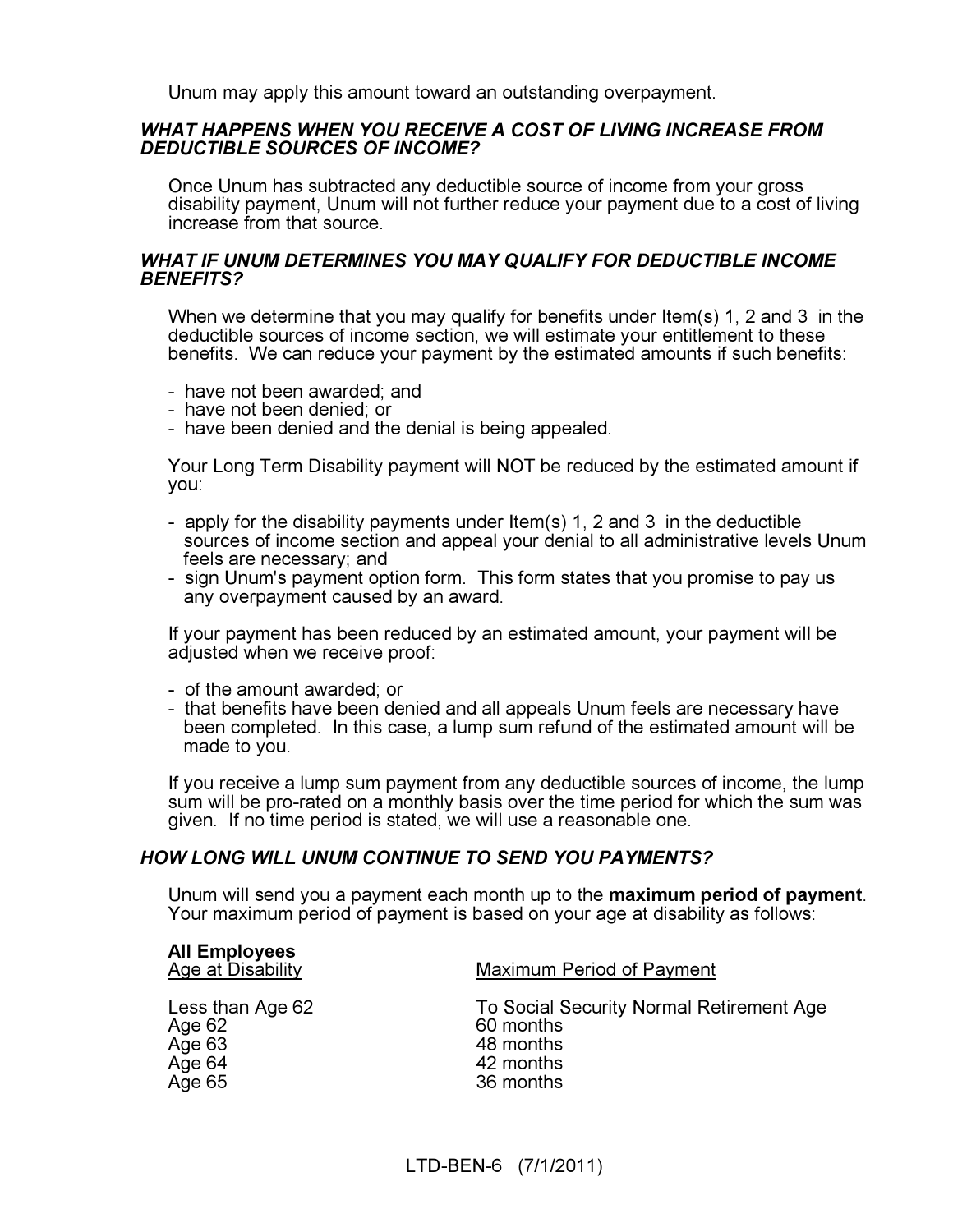| Age 66          | 30 months                                    |
|-----------------|----------------------------------------------|
| Age 67          | 24 months                                    |
| Age 68          | 18 months                                    |
| Age 69 or older | 12 months                                    |
| Year of Birth   | <b>Social Security Normal Retirement Age</b> |
| 1937 or before  | 65 years                                     |
| 1938            | 65 years 2 months                            |
| 1939            | 65 years 4 months                            |
| 1940            | 65 years 6 months                            |
| 1941            | 65 years 8 months                            |
| 1942            | 65 years 10 months                           |
| 1943-1954       | 66 years                                     |
| 1955            | 66 years 2 months                            |
| 1956            | 66 years 4 months                            |
| 1957            | 66 years 6 months                            |
| 1958            | 66 years 8 months                            |
| 1959            | 66 years 10 months                           |
| 1960 and after  | 67 years                                     |
|                 |                                              |

## All Diocesan Clergy who participate in the plan<br>Age at Disability Maximum Per

Age at Disability Maximum Period of Payment<br>
Less than age 70 To age 70, but not less than 1 year<br>1 vear Age 70 and over

## WHEN WILL PAYMENTS STOP?

We will stop sending you payments and your claim will end on the earliest of the following:

- during the first 24 months of payments, when you are able to work in your regular occupation on a **part-time basis** but you choose not to;
- after 24 months of payments, when you are able to work in any gainful occupation on a part-time basis but you choose not to;
- the end of the maximum period of payment;
- the date you are no longer disabled under the terms of the plan;
- the date you fail to submit proof of continuing disability;
- the date your disability earnings exceed the amount allowable under the plan;
- the date you die.

#### **WHAT DISABILITIES HAVE A LIMITED PAY PERIOD UNDER YOUR PLAN?** WHAT DISABILITIES HAVE A LIMITED PAY PERIOD UNDER YOUR PLAN?

Disabilities, due to sickness or injury, which are primarily based on self-reported symptoms, and disabilities due to mental illness have a limited pay period up to 24 months.

Unum will continue to send you payments beyond the 24 month period if you meet one or both of these conditions:

1. If you are confined to a hospital or institution at the end of the 24 month period, Unum will continue to send you payments during your confinement.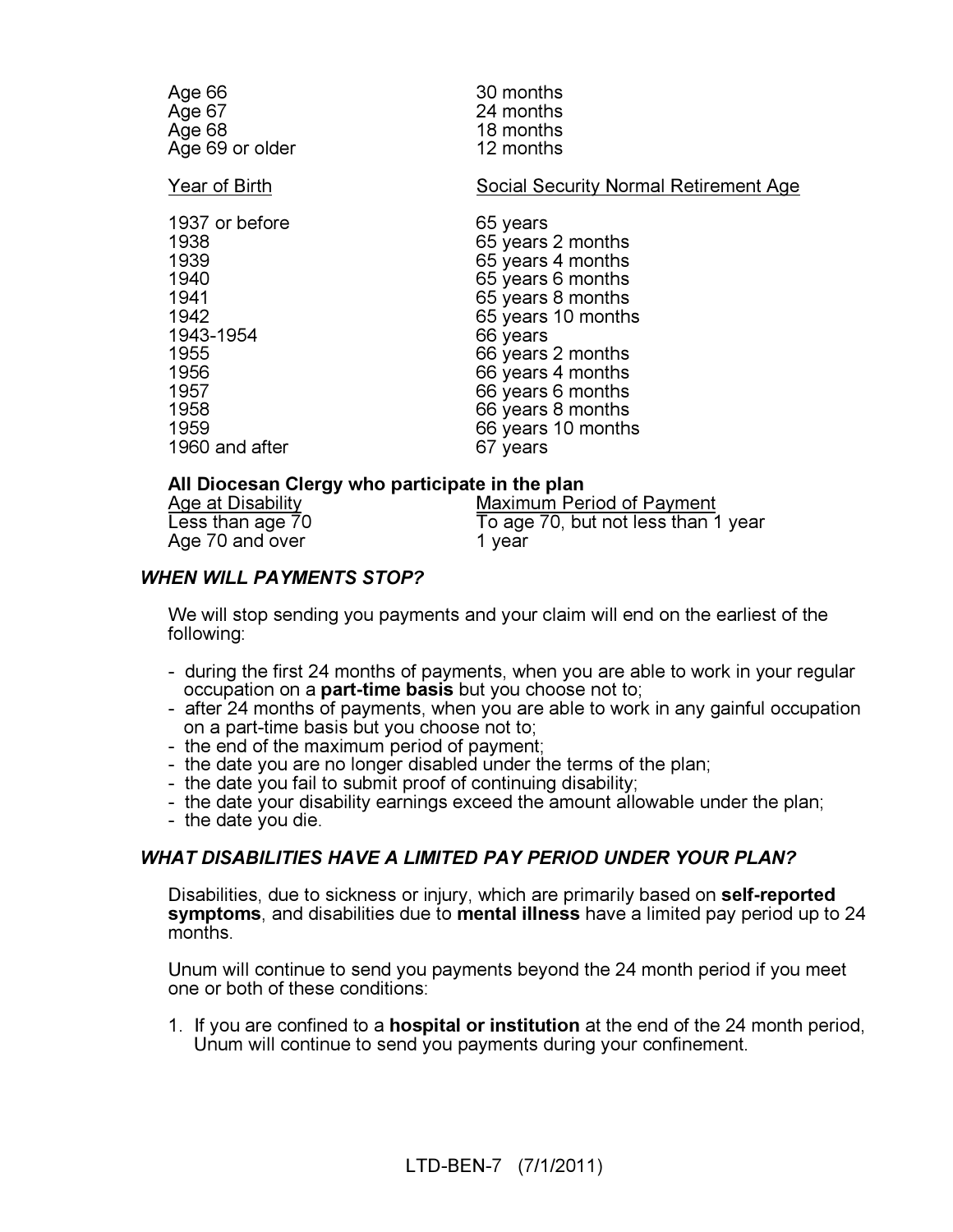If you are still disabled when you are discharged, Unum will send you payments for a recovery period of up to 90 days.

 If you become reconfined at any time during the recovery period and remain confined for at least 14 days in a row, Unum will send payments during that additional confinement and for one additional recovery period up to 90 more days.

2. In addition to Item 1, if, after the 24 month period for which you have received payments, you continue to be disabled and subsequently become confined to a hospital or institution for at least 14 days in a row, Unum will send payments during the length of the reconfinement.

Unum will not pay beyond the limited pay period as indicated above, or the maximum period of payment, whichever occurs first.

Unum will not apply the mental illness limitation to dementia if it is a result of:

- stroke;
- trauma;
- viral infection;
- Alzheimer's disease; or
- other conditions not listed which are not usually treated by a mental health provider or other qualified provider using psychotherapy, psychotropic drugs, or other similar methods of treatment.

## WHAT DISABILITIES ARE NOT COVERED UNDER YOUR PLAN?

Your plan does not cover any disabilities caused by, contributed to by, or resulting from your:

- intentionally self-inflicted injuries.
- active participation in a riot.
- loss of a professional license, occupational license or certification.
- commission of a crime for which you have been convicted under state or federal law.
- pre-existing condition.

Your plan will not cover a disability due to war, declared or undeclared, or any act of war.

Unum will not pay a benefit for any period of disability during which you are incarcerated.

## WHAT IS A PRE-EXISTING CONDITION?

You have a pre-existing condition if:

- you received medical treatment, consultation, care or services including diagnostic measures, or took prescribed drugs or medicines in the 3 months just prior to your effective date of coverage; or you had symptoms for which an ordinarily prudent person would have consulted a health care provider in the 3 months just prior to your effective date of coverage; and
- the disability begins in the first 12 months after your effective date of coverage.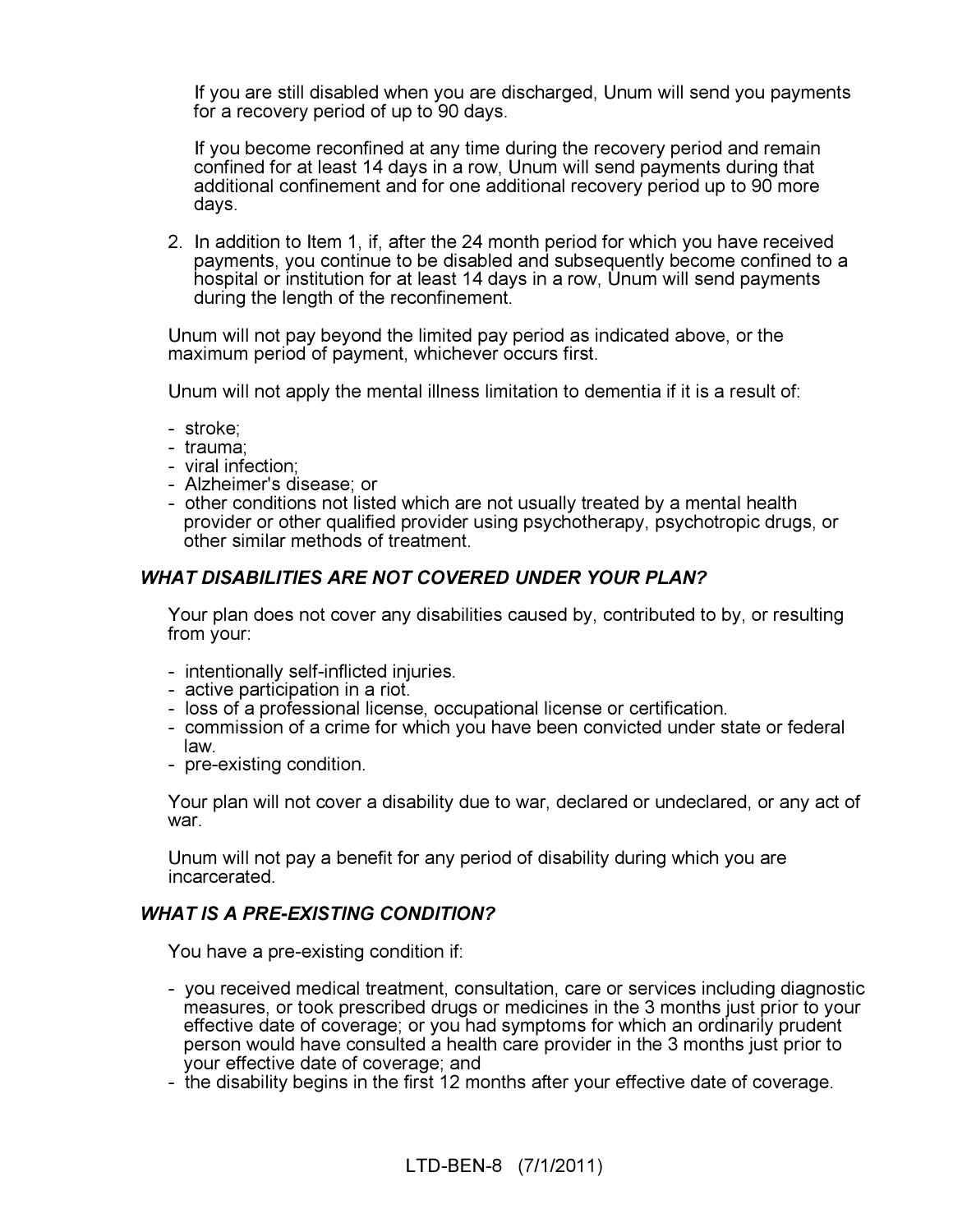## WHAT HAPPENS IF YOU RETURN TO WORK FULL TIME AND YOUR DISABILITY<br>OCCURS AGAIN? OCCURS AGAIN?

If you have a recurrent disability, Unum will treat your disability as part of your prior claim and you will not have to complete another elimination period if:

- you were continuously insured under the plan for the period between your prior claim and your recurrent disability; and
- your recurrent disability occurs within 6 months of the end of your prior claim.

Your recurrent disability will be subject to the same terms of this plan as your prior claim.

Any disability which occurs after 6 months from the date your prior claim ended will be treated as a new claim. The new claim will be subject to all of the policy provisions.

If you become entitled to payments under any other group long term disability plan, you will not be eligible for payments under the Unum plan.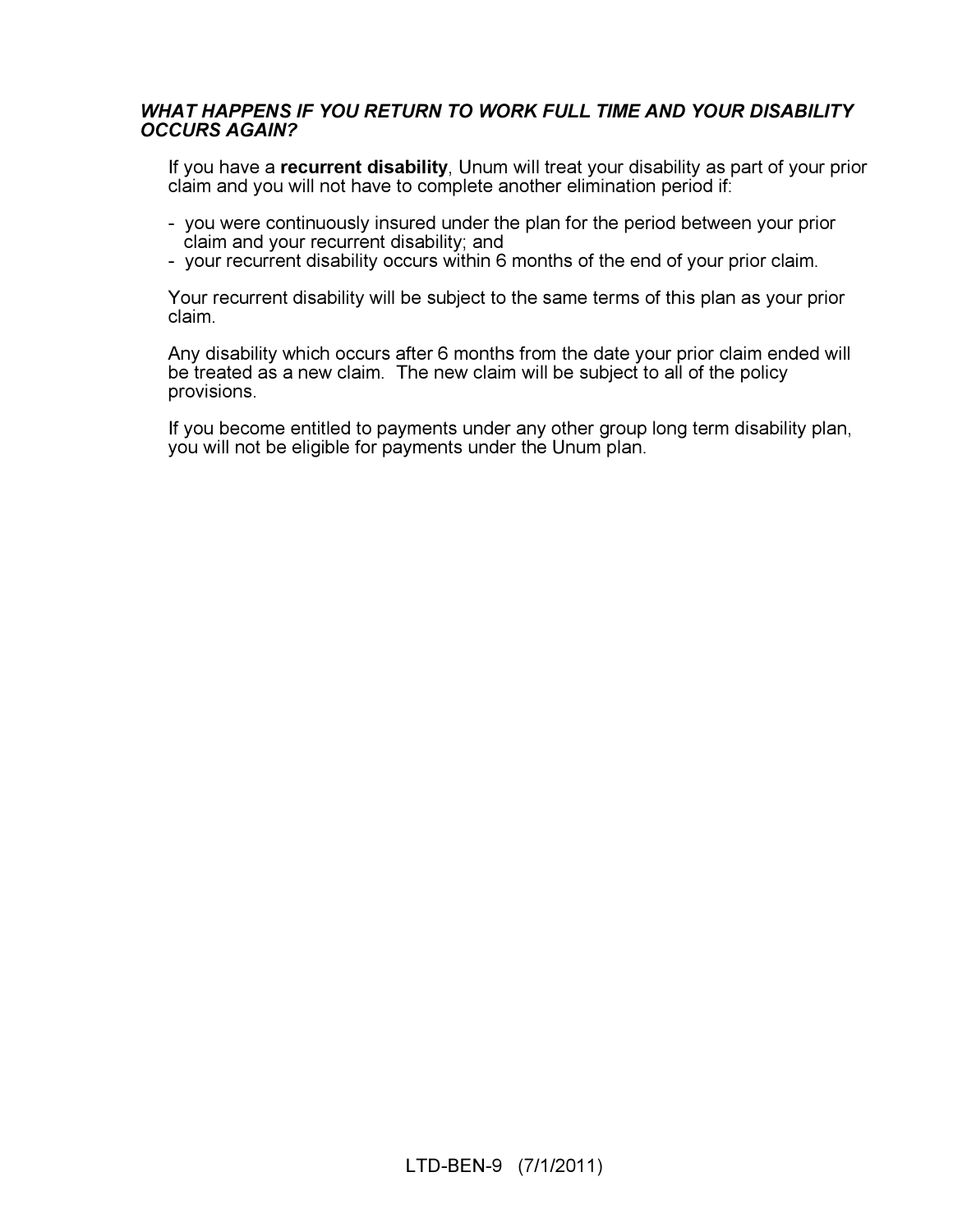### LONG TERM DISABILITY

### OTHER BENEFIT FEATURES

## WHAT BENEFITS WILL BE PROVIDED TO YOUR FAMILY IF YOU DIE? (Survivor<br>Benefit)  $\overline{\phantom{a}}$

When Unum receives proof that you have died, we will pay your **eligible survivor** a lump sum benefit equal to 3 months of your gross disability payment if, on the date of your death:

- your disability had continued for 180 or more consecutive days; and
- you were receiving or were entitled to receive payments under the plan.

If you have no eligible survivors, payment will be made to your estate, unless there is none. In this case, no payment will be made.

However, we will first apply the survivor benefit to any overpayment which may exist on your claim.

## WHAT IF YOU ARE NOT IN ACTIVE EMPLOYMENT WHEN YOUR EMPLOYER<br>CHANGES INSURANCE CARRIERS TO UNUM? (Continuity of Coverage) CHANGES INSURANCE CARRIERS TO UNUM? (Continuity of Coverage)

When the plan becomes effective, Unum will provide coverage for you if:

- you are not in active employment because of a sickness or injury; and
- you were covered by the prior policy.

Your coverage is subject to payment of premium.

Your payment will be limited to the amount that would have been paid by the prior carrier. Unum will reduce your payment by any amount for which your prior carrier is liable.

### WHAT IF YOU HAVE A DISABILITY DUE TO A PRE-EXISTING CONDITION WHEN<br>YOUR EMPLOYER CHANGES INSURANCE CARRIERS TO UNUM? (Continuity of Coverage)  $\frac{1}{2}$

Unum may send a payment if your disability results from a pre-existing condition if, you were:

- in active employment and insured under the plan on its effective date; and
- insured by the prior policy at the time of change.

In order to receive a payment you must satisfy the pre-existing condition provision under:

- 1. the Unum plan; or
- 2. the prior carrier's plan, if benefits would have been paid had that policy remained in force.

If you do not satisfy Item 1 or 2 above, Unum will not make any payments.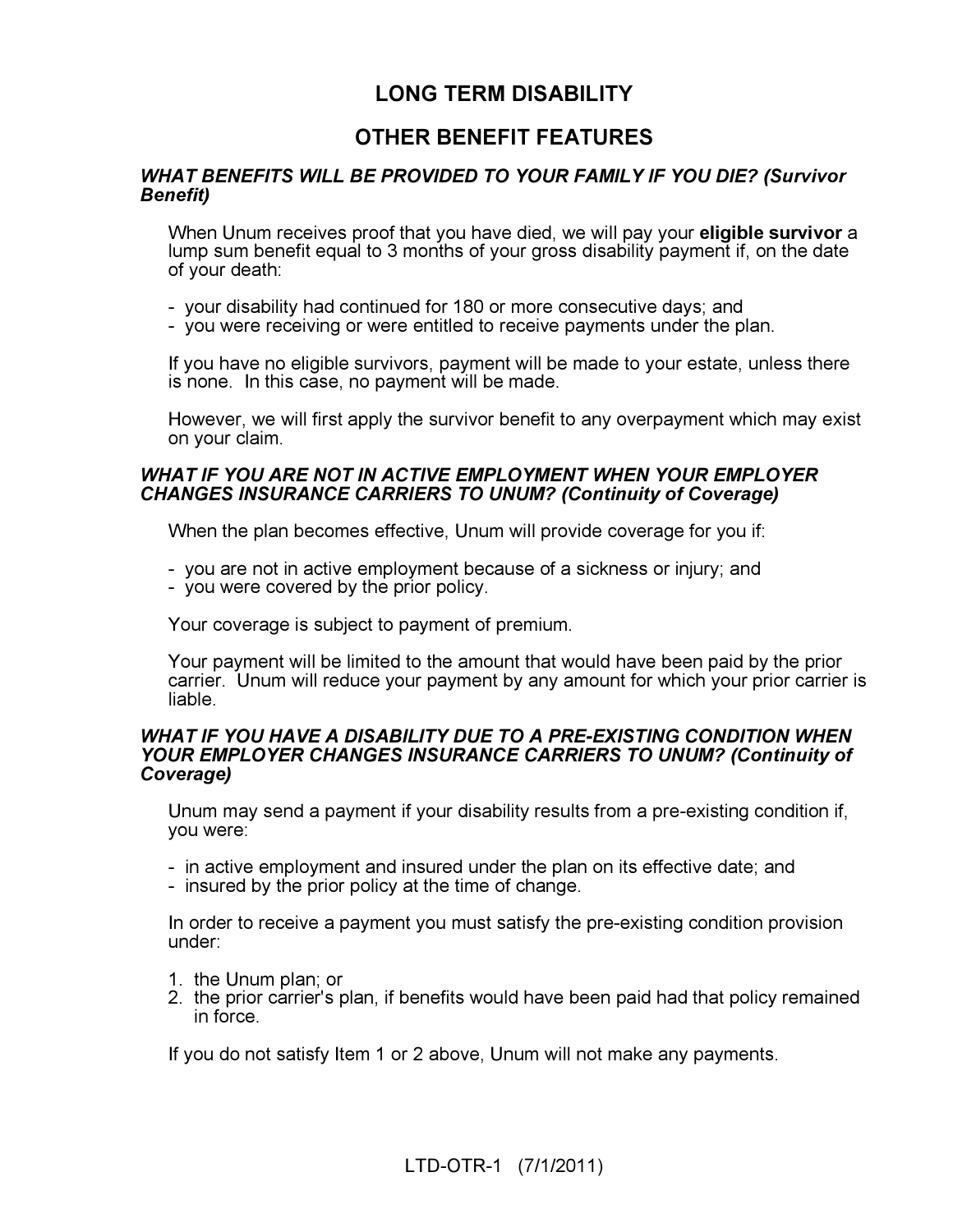If you satisfy Item 1, we will determine your payments according to the Unum plan provisions.

If you only satisfy Item 2, we will administer your claim according to the Unum plan provisions. However, your payment will be the lesser of:

- a. the monthly benefit that would have been payable under the terms of the prior plan if it had remained inforce; or
- b. the monthly payment under the Unum plan.

Your benefits will end on the earlier of the following dates:

- 1. the end of the maximum benefit period under the plan; or
- 2. the date benefits would have ended under the prior plan if it had remained in force.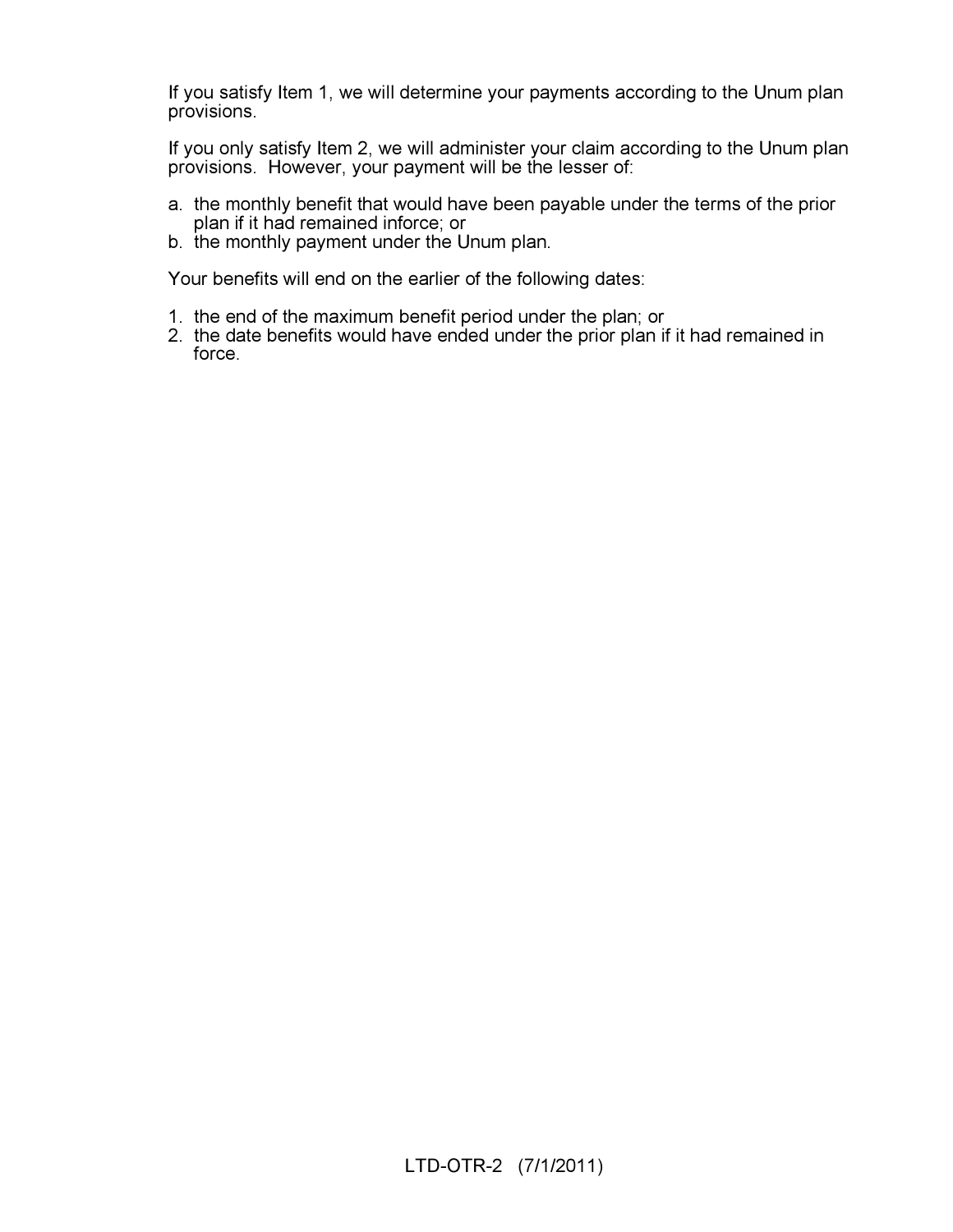### OTHER SERVICES

These services are also available from us as part of your Unum Long Term Disability plan.

#### HOW CAN UNUM HELP YOUR EMPLOYER IDENTIFY AND PROVIDE WORKSITE MODIFICATION? modification.

A worksite modification might be what is needed to allow you to perform the material and substantial duties of your regular occupation with your Employer. One of our designated professionals will assist you and your Employer to identify a modification we agree is likely to help you remain at work or return to work. This agreement will be in writing and must be signed by you, your Employer and Unum.

When this occurs, Unum will reimburse your Employer for the cost of the modification, up to the greater of:

- \$1,000; or
- the equivalent of 2 months of your monthly benefit.

This benefit is available to you on a one time only basis.

#### HOW CAN UNUM'S REHABILITATION SERVICE HELP YOU RETURN TO WORK?

Unum has a vocational rehabilitation program available to assist you to return to work. This program is offered as a service, and is voluntary on your part and on Unum's part.

In addition to referrals made to the rehabilitation program by our claims paying personnel, you may request to have your claim file reviewed by one of Unum's rehabilitation professionals. As your file is reviewed, medical and vocational information will be analyzed to determine if rehabilitation services might help you return to gainful employment.

Once the initial review is completed, Unum may elect to offer you a return-to-work program. The return-to-work program may include, but is not limited to, the following services:

- coordination with your Employer to assist you to return to work;
- evaluation of adaptive equipment to allow you to return to work;
- vocational evaluation to determine how your disability may impact your employment options;
- job placement services;
- resume preparation;
- job seeking skills training; or
- retraining for a new occupation.

## HOW CAN UNUM'S SOCIAL SECURITY CLAIMANT ADVOCACY PROGRAM ASSIST YOU WITH OBTAINING SOCIAL SECURITY DISABILITY BENEFITS?

In order to be eligible for assistance from Unum's Social Security claimant advocacy program, you must be receiving monthly payments from us. Unum can provide expert advice regarding your claim and assist you with your application or appeal.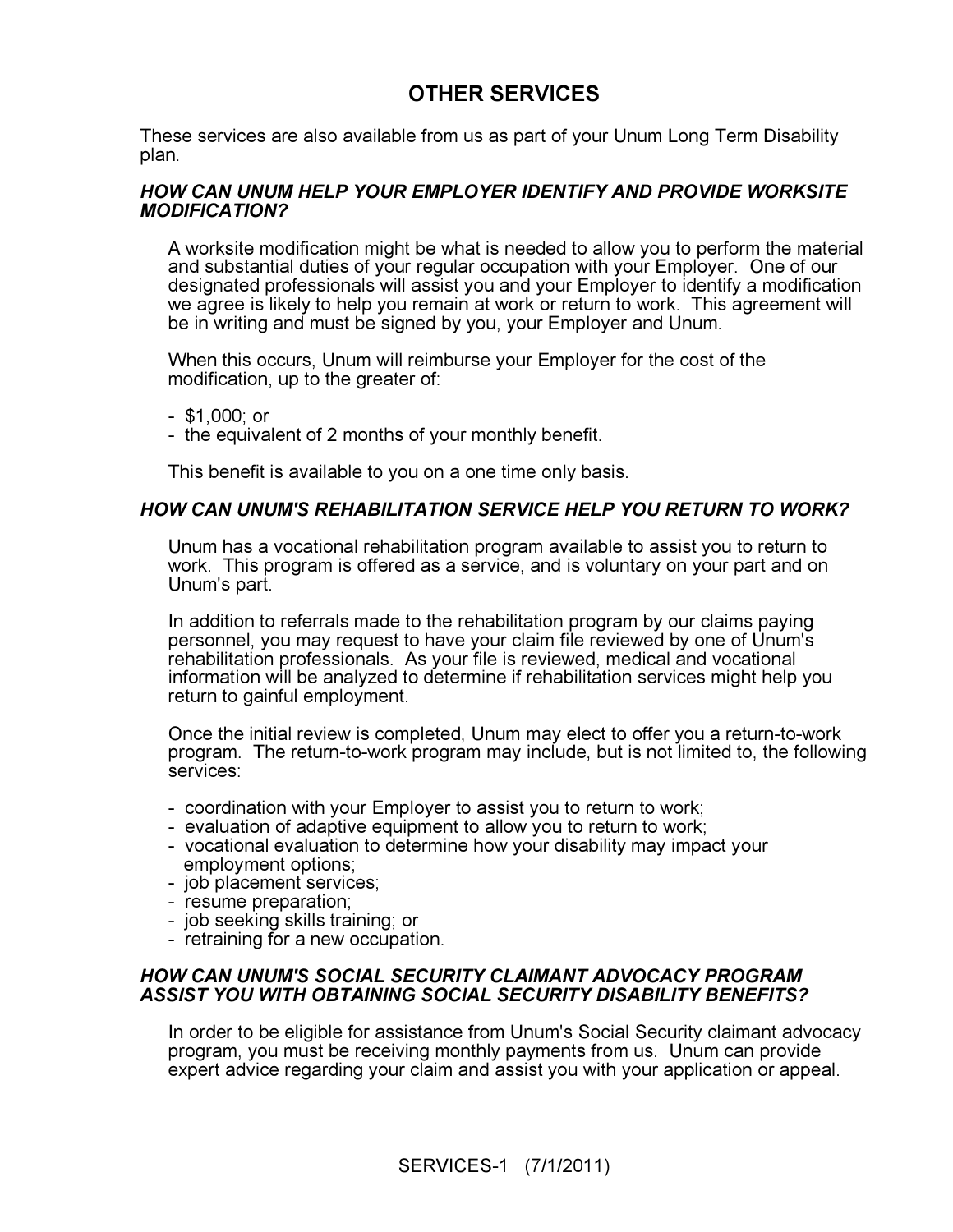Receiving Social Security benefits may enable:

- you to receive Medicare after 24 months of disability payments;
- you to protect your retirement benefits; and
- your family to be eligible for Social Security benefits.

We can assist you in obtaining Social Security disability benefits by:

- helping you find appropriate legal representation;
- obtaining medical and vocational evidence; and
- reimbursing pre-approved case management expenses.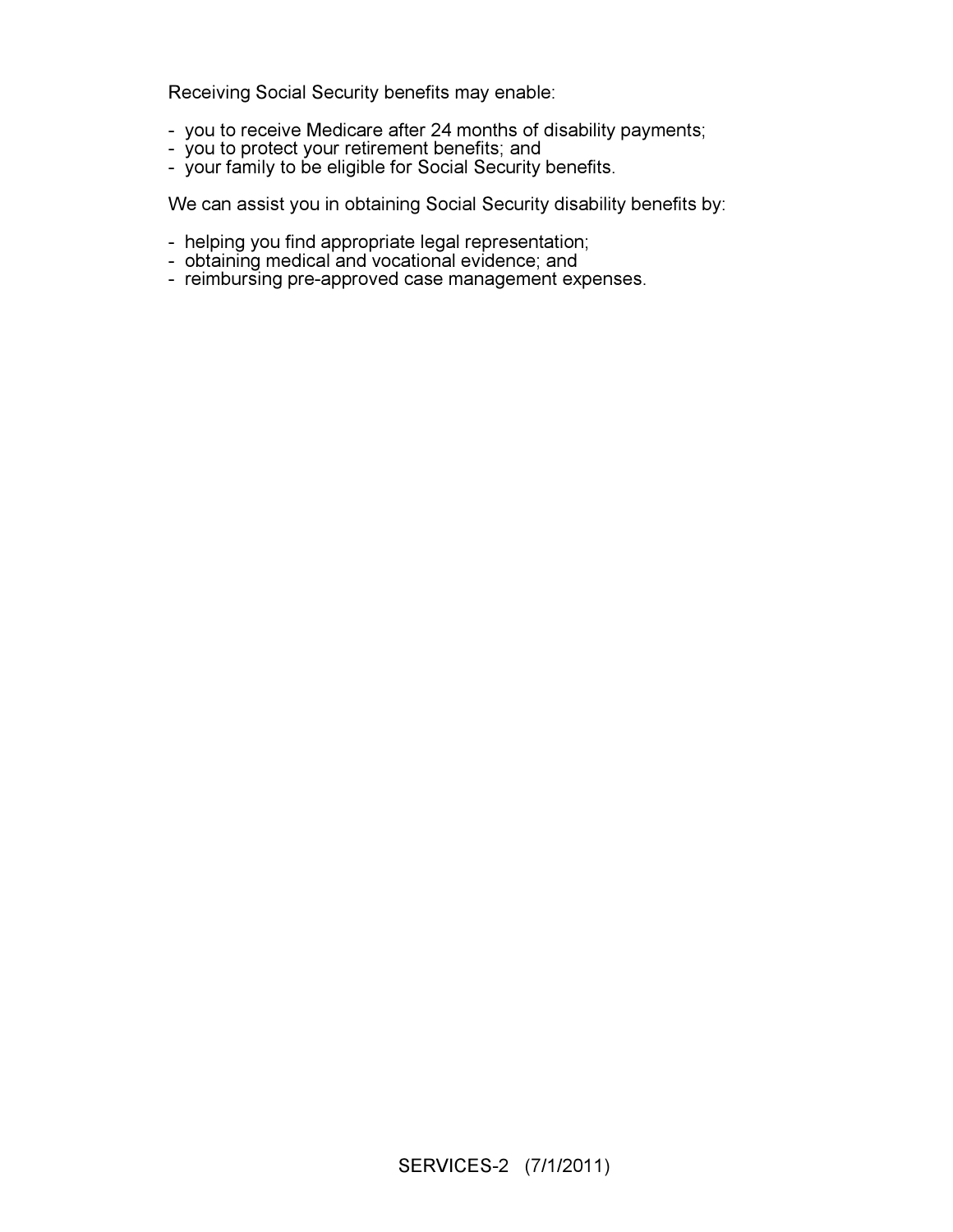### GLOSSARY

ACTIVE EMPLOYMENT means you are working for your Employer for earnings that are paid regularly and that you are performing the material and substantial duties of your regular occupation. You must be working at least the minimum number of hours as described under Eligible Group(s) in each plan.

Your work site must be:

- your Employer's usual place of business;
- an alternative work site at the direction of your Employer, including your home; or
- a location to which your job requires you to travel.

Normal vacation is considered active employment. Temporary and seasonal workers are excluded from coverage.

COVERED UNIT means a parish, school, institution, organization, corporation or other entity in the State of Michigan which is an integral part of the Catholic Church, engaged in carrying out the functions of the Catholic Church, and under the control of an Archbishop or Bishop of a Diocese in the Province of Detroit, unless the Archbishop or Bishop specifically exempts the unit from status as a Covered Unit. The Michigan Catholic Conference shall be a Covered Unit. Any parish, school, institution, organization, corporation or other entity listed within the Kenedy Directory which is an integral part of the Catholic Church and which is engaged in carrying out the functions of the Catholic Church, but which is not under the control of an Archbishop or Bishop of a Diocese in the Province of Detroit, may become a Covered Unit pursuant to a written agreement between its governing authority and the Michigan Catholic Conference. Determinations of the Covered Unit status for purposes of this Plan shall be made by the Michigan Catholic Conference with approval of its Board of Directors. A determination that an entity is a Covered Unit for purposes of this Plan shall not be binding upon the Michigan Catholic Conference for any other purpose.

DEDUCTIBLE SOURCES OF INCOME means income from deductible sources listed in the plan which you receive or are entitled to receive while you are disabled. This income will be subtracted from your gross disability payment.

DISABILITY EARNINGS means the earnings which you receive while you are disabled and working, plus the earnings you could receive if you were working to your **maximum** capacity.

ELIMINATION PERIOD means a period of continuous disability which must be satisfied before you are eligible to receive benefits from Unum.

EMPLOYEE means a person who is in active employment with the Employer.

EMPLOYER means the Policyholder, and includes any Covered Unit which elects to participate in the plan and receives its consent of the Board of Directors to do so.

GAINFUL OCCUPATION means an occupation that is or can be expected to provide you with an income at least equal to 60% of your indexed monthly earnings within 12 months of your return to work.

GRACE PERIOD means the period of time following the premium due date during which premium payment may be made.

GLOSSARY-1 (7/1/2011)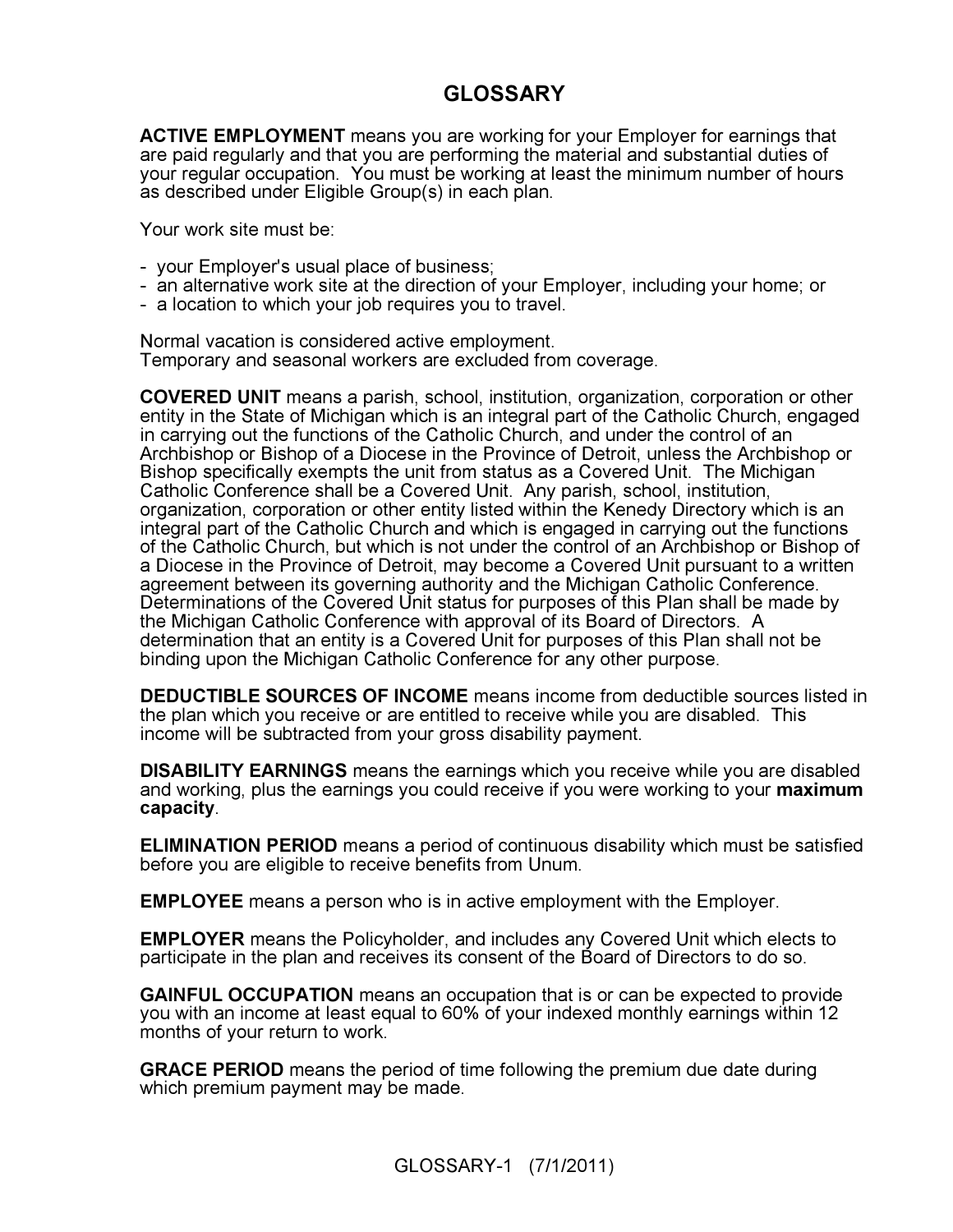GROSS DISABILITY PAYMENT means the benefit amount before Unum subtracts deductible sources of income and disability earnings.

HOSPITAL OR INSTITUTION means an accredited facility licensed to provide care and treatment for the condition causing your disability.

INDEXED MONTHLY EARNINGS means your monthly earnings adjusted on each anniversary of benefit payments by the lesser of 10% or the current annual percentage increase in the Consumer Price Index. Your indexed monthly earnings may increase or remain the same, but will never decrease.

The Consumer Price Index (CPI-W) is published by the U.S. Department of Labor. Unum reserves the right to use some other similar measurement if the Department of Labor changes or stops publishing the CPI-W.

Indexing is only used to determine your percentage of lost earnings while you are disabled and working.

INJURY means a bodily injury that is the direct result of an accident and not related to any other cause. Disability must begin while you are covered under the plan.

INSURED means any person covered under a plan.

LAW, PLAN OR ACT means the original enactments of the law, plan or act and all amendments.

LAYOFF or LEAVE OF ABSENCE or FAMILY AND MEDICAL LEAVE OF ABSENCE means you are temporarily absent from active employment for a period of time that has been agreed to in advance in writing by your Employer.

Your normal vacation time or any period of disability is not considered a temporary layoff or leave of absence.

LIMITED means what you cannot or are unable to do.

MATERIAL AND SUBSTANTIAL DUTIES means duties that:

- are normally required for the performance of your regular occupation; and
- cannot be reasonably omitted or modified.

MAXIMUM CAPACITY means, based on your restrictions and limitations:

- during the first 24 months of disability, the greatest extent of work you are able to do in your regular occupation, that is reasonably available.
- beyond 24 months of disability, the greatest extent of work you are able to do in any occupation, that is reasonably available, for which you are reasonably fitted by education, training or experience.

MAXIMUM PERIOD OF PAYMENT means the longest period of time Unum will make payments to you for any one period of disability.

MENTAL ILLNESS means a psychiatric or psychological condition regardless of cause such as schizophrenia, depression, manic depressive or bipolar illness, anxiety,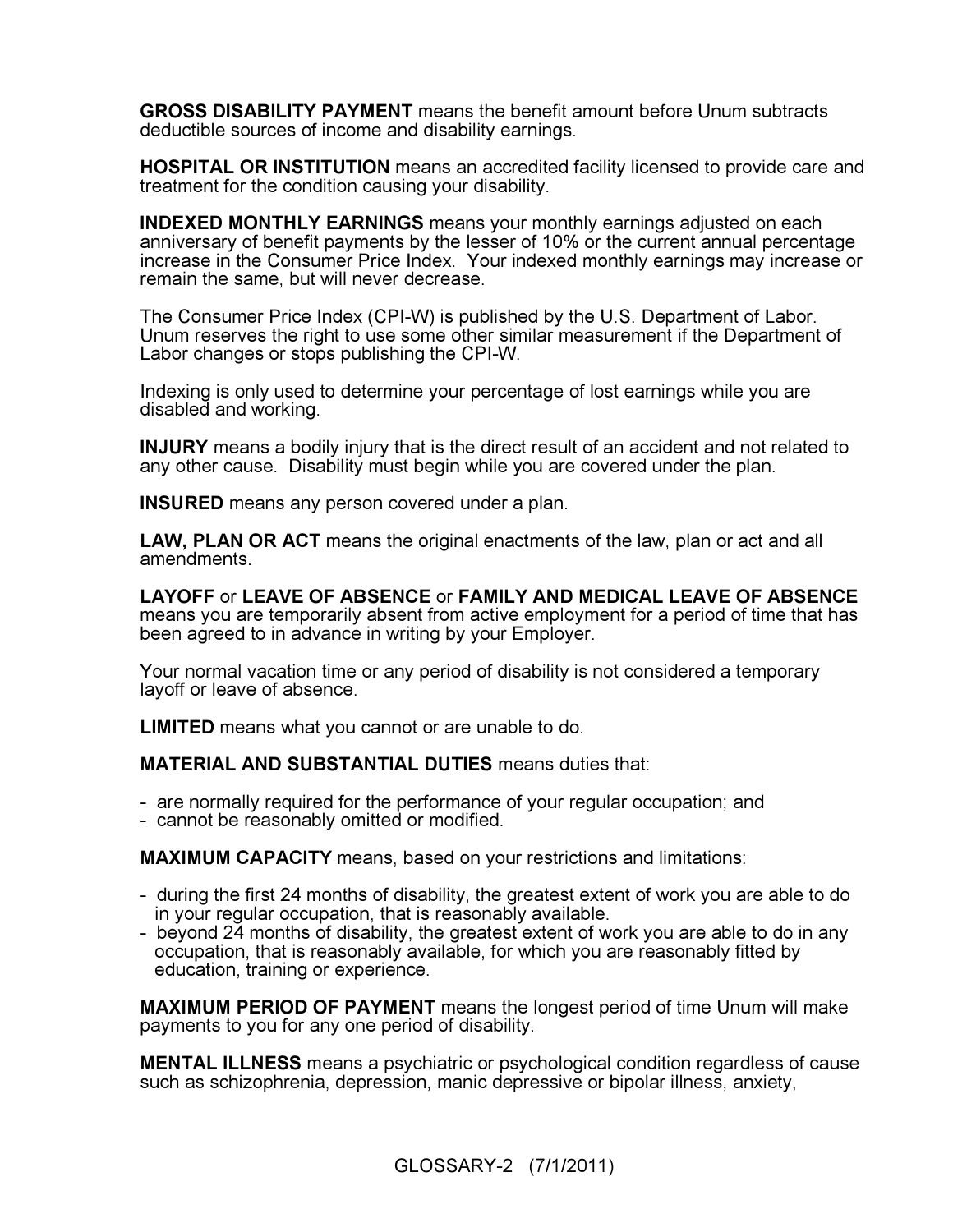personality disorders and/or adjustment disorders or other conditions. These conditions are usually treated by a mental health provider or other qualified provider using psychotherapy, psychotropic drugs, or other similar methods of treatment.

MONTHLY BENEFIT means the total benefit amount for which an employee is insured under this plan subject to the maximum benefit.

MONTHLY EARNINGS means your gross monthly income from your Employer as defined in the plan.

MONTHLY PAYMENT means your payment after any deductible sources of income have been subtracted from your gross disability payment.

**PART-TIME BASIS** means the ability to work and earn 20% or more of your indexed monthly earnings.

PAYABLE CLAIM means a claim for which Unum is liable under the terms of the policy.

PHYSICIAN means:

- a person performing tasks that are within the limits of his or her medical license; and
- a person who is licensed to practice medicine and prescribe and administer drugs or to perform surgery; or
- a person with a doctoral degree in Psychology (Ph.D. or Psy.D.) whose primary practice is treating patients; or
- a person who is a legally qualified medical practitioner according to the laws and regulations of the governing jurisdiction.

Unum will not recognize you, or your spouse, children, parents or siblings as a physician for a claim that you send to us.

**PLAN** means a line of coverage under the policy.

POLICYHOLDER means the Employer to whom the policy is issued.

PRE-EXISTING CONDITION means a condition for which you received medical treatment, consultation, care or services including diagnostic measures, or took prescribed drugs or medicines for your condition during the given period of time as stated in the plan; or you had symptoms for which an ordinarily prudent person would have consulted a health care provider during the given period of time as stated in the plan.

RECURRENT DISABILITY means a disability which is:

- caused by a worsening in your condition; and
- due to the same cause(s) as your prior disability for which Unum made a Long Term Disability payment.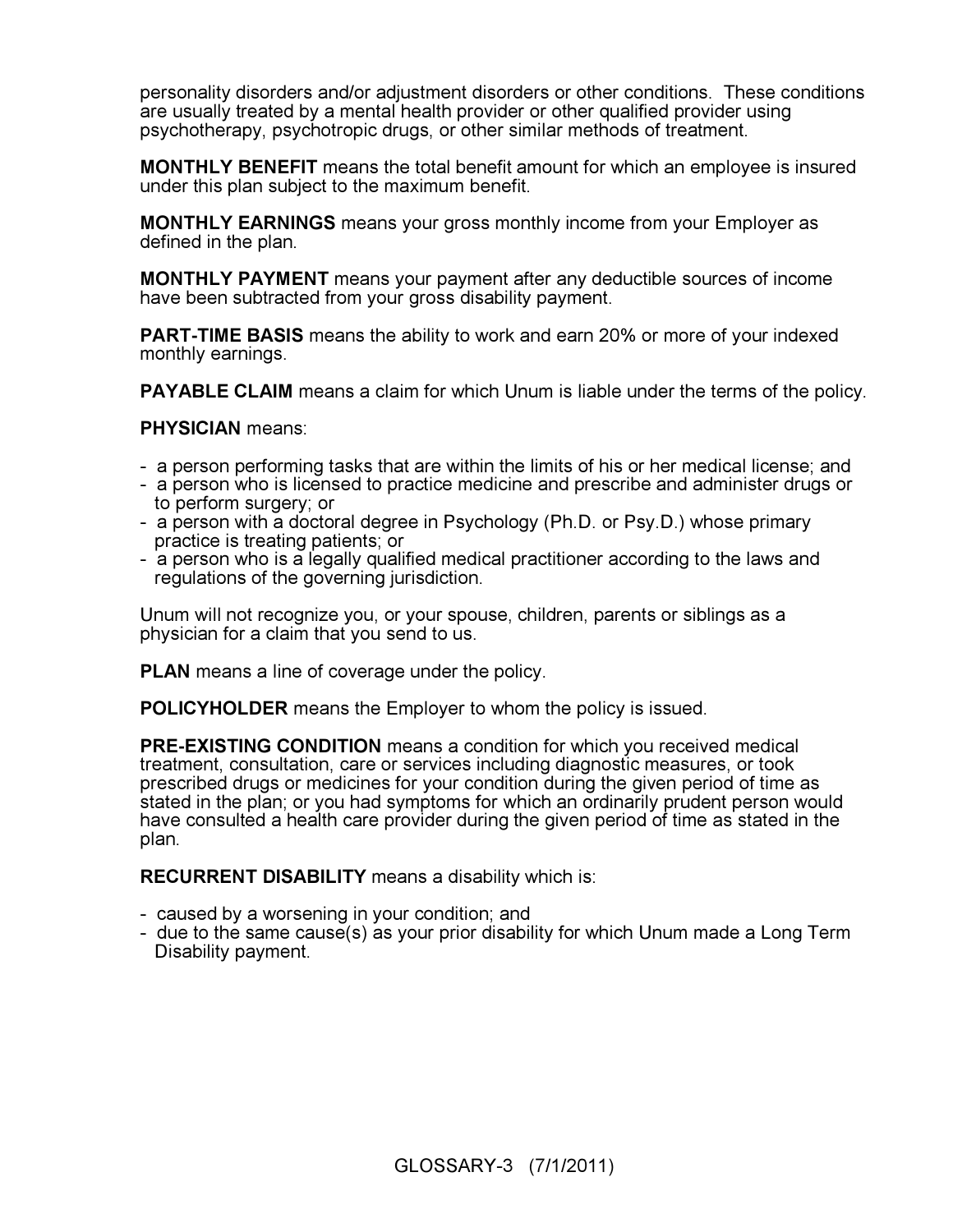#### REGULAR CARE means:

- you personally visit a physician as frequently as is medically required, according to generally accepted medical standards, to effectively manage and treat your disabling condition(s); and
- you are receiving the most appropriate treatment and care which conforms with generally accepted medical standards, for your disabling condition(s) by a physician whose specialty or experience is the most appropriate for your disabling condition(s), according to generally accepted medical standards.

REGULAR OCCUPATION means the occupation you are routinely performing when your disability begins. Unum will look at your occupation as it is normally performed in the national economy, instead of how the work tasks are performed for a specific employer or at a specific location.

RETIREMENT PLAN means a defined contribution plan or defined benefit plan. These are plans which provide retirement benefits to employees and are not funded entirely by employee contributions. Retirement Plan includes but is not limited to any plan which is part of any federal, state, county, municipal or association retirement system.

SALARY CONTINUATION OR ACCUMULATED SICK LEAVE means continued payments to you by your Employer of all or part of your monthly earnings, after you become disabled as defined by the Policy. This continued payment must be part of an established plan maintained by your Employer for the benefit of all employees covered under the Policy. Salary continuation or accumulated sick leave does not include compensation paid to you by your Employer for work you actually perform after your disability begins. Such compensation is considered disability earnings, and would be taken into account in calculating your monthly payment.

SELF-REPORTED SYMPTOMS means the manifestations of your condition which you tell your physician, that are not verifiable using tests, procedures or clinical examinations standardly accepted in the practice of medicine. Examples of self-reported symptoms include, but are not limited to headaches, pain, fatigue, stiffness, soreness, ringing in ears, dizziness, numbness and loss of energy.

SICKNESS means an illness or disease. Disability must begin while you are covered under the plan.

SURVIVOR, ELIGIBLE means your spouse, if living; otherwise your children under age 25 equally.

TOTAL COVERED PAYROLL means the total amount of monthly earnings for which employees are insured under this plan.

WAITING PERIOD means the continuous period of time (shown in each plan) that you must be in active employment in an eligible group before you are eligible for coverage under a plan.

WE, US and OUR means Unum Life Insurance Company of America.

YOU means an employee who is eligible for Unum coverage.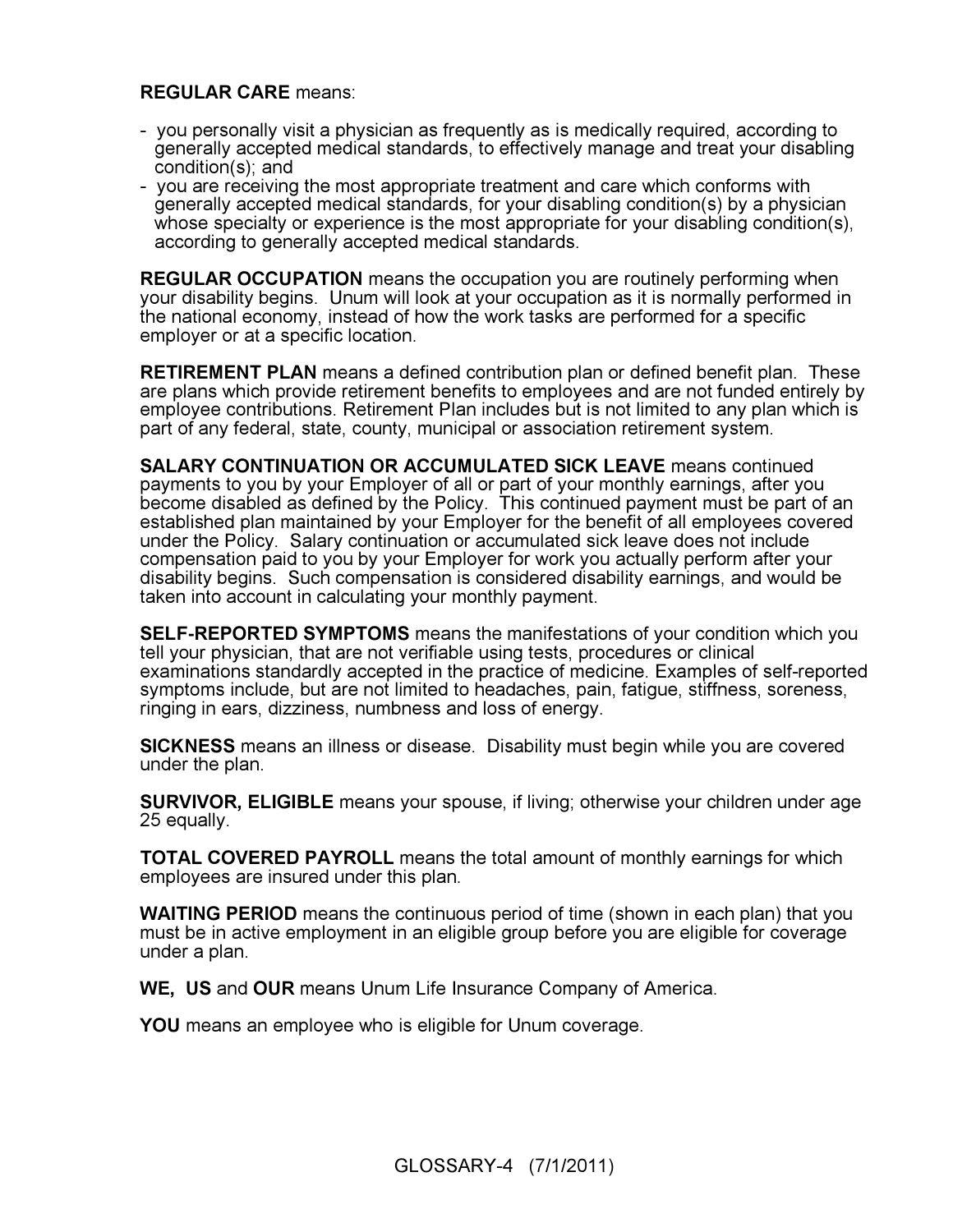### Additional Claim and Appeal Information

#### Michigan Catholic Conference

The following items constitute the Plan: the additional information contained in this document, the policy, including your certificate of coverage, and any additional summary plan description information provided by the Plan Administrator. Benefit determinations are controlled exclusively by the policy, your certificate of coverage, and the information in this document.

#### HOW TO FILE A CLAIM

If you wish to file a claim for benefits, you should follow the claim procedures described in your insurance certificate. To complete your claim filing, Unum must receive the claim information it requests from you (or your authorized representative), your attending physician and your Employer. If you or your authorized representative has any questions about what to do, you or your authorized representative should contact Unum directly.

#### CLAIMS PROCEDURES

Unum will give you notice of the decision no later than 45 days after the claim is filed. This time period may be extended twice by 30 days if Unum both determines that such an extension is necessary due to matters beyond the control of the Plan and notifies you of the circumstances requiring the extension of time and the date by which Unum expects to render a decision. If such an extension is necessary due to your failure to submit the information necessary to decide the claim, the notice of extension will specifically describe the required information, and you will be afforded at least 45 days within which to provide the specified information. If you deliver the requested information within the time specified, any 30 day extension period will begin after you have provided that information. If you fail to deliver the requested information within the time specified, Unum may decide your claim without that information.

If your claim for benefits is wholly or partially denied, the notice of adverse benefit determination under the Plan will:

- state the specific reason(s) for the determination;
- reference specific Plan provision(s) on which the determination is based;
- describe additional material or information necessary to complete the claim and why such information is necessary;
- describe Plan procedures and time limits for appealing the determination, and your right to obtain information about those procedures; and
- disclose any internal rule, guidelines, protocol or similar criterion relied on in making the adverse determination (or state that such information will be provided free of charge upon request).

Notice of the determination may be provided in written or electronic form. Electronic notices will be provided in a form that complies with any applicable legal requirements.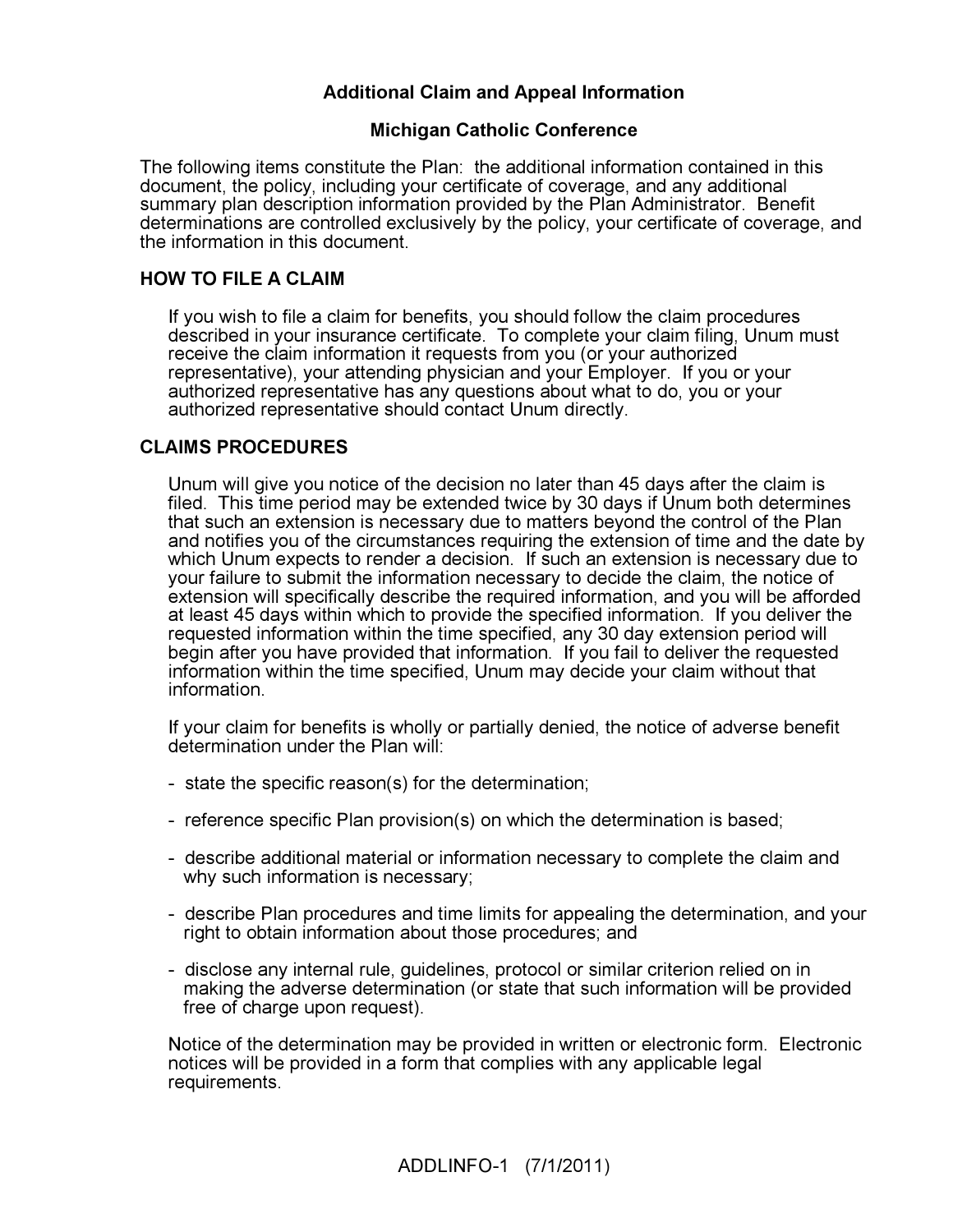#### APPEAL PROCEDURES

You have 180 days from the receipt of notice of an adverse benefit determination to file an appeal. Requests for appeals should be sent to the address specified in the claim denial. A decision on review will be made not later than 45 days following receipt of the written request for review. If Unum determines that special circumstances require an extension of time for a decision on review, the review period may be extended by an additional 45 days (90 days in total). Unum will notify you in writing if an additional 45 day extension is needed.

If an extension is necessary due to your failure to submit the information necessary to decide the appeal, the notice of extension will specifically describe the required information, and you will be afforded at least 45 days to provide the specified information. If you deliver the requested information within the time specified, the 45 day extension of the appeal period will begin after you have provided that information. If you fail to deliver the requested information within the time specified, Unum may decide your appeal without that information.

You will have the opportunity to submit written comments, documents, or other information in support of your appeal. You will have access to all relevant documents as defined by applicable U.S. Department of Labor regulations applicable to ERISA plans. The review of the adverse benefit determination will take into account all new information, whether or not presented or available at the initial determination. No deference will be afforded to the initial determination.

The review will be conducted by Unum and will be made by a person different from the person who made the initial determination and such person will not be the original decision maker's subordinate. In the case of a claim denied on the grounds of a medical judgment, Unum will consult with a health professional with appropriate training and experience. The health care professional who is consulted on appeal will not be the individual who was consulted during the initial determination or a subordinate. If the advice of a medical or vocational expert was obtained by the Plan in connection with the denial of your claim, Unum will provide you with the names of each such expert, regardless of whether the advice was relied upon.

A notice that your request on appeal is denied will contain the following information:

- the specific reason(s) for the determination;
- a reference to the specific Plan provision(s) on which the determination is based;
- a statement disclosing any internal rule, guidelines, protocol or similar criterion relied on in making the adverse determination (or a statement that such information will be provided free of charge upon request);
- the statement that you are entitled to receive upon request, and without charge, reasonable access to or copies of all documents, records or other information relevant to the determination; and
- the statement that "You or your plan may have other voluntary alternative dispute resolution options, such as mediation. One way to find out what may be available is to contact your State insurance regulatory agency".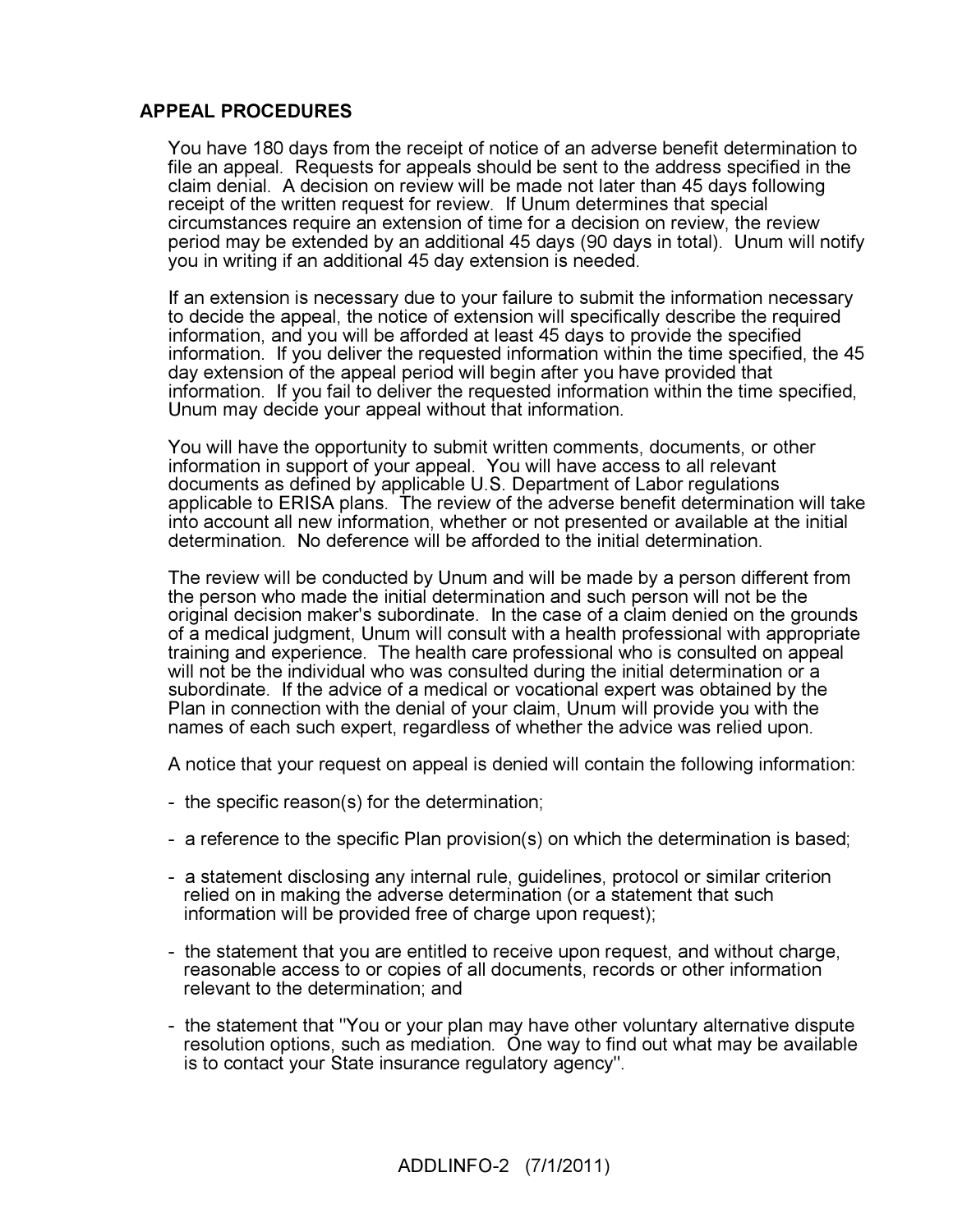Notice of the determination may be provided in written or electronic form. Electronic notices will be provided in a form that complies with any applicable legal requirements.

Unless there are special circumstances, this administrative appeal process must be completed before you begin any legal action regarding your claim.

#### OTHER RIGHTS

Unum, for itself and as claims fiduciary for the Plan, is entitled to legal and equitable relief to enforce its right to recover any benefit overpayments caused by your receipt of deductible sources of income from a third party. This right of recovery is enforceable even if the amount you receive from the third party is less than the actual loss suffered by you but will not exceed the benefits paid you under the policy. Unum and the Plan have an equitable lien over such sources of income until any benefit overpayments have been recovered in full.

#### DISCRETIONARY ACTS

The Plan, acting through the Plan Administrator, delegates to Unum and its affiliate Unum Group discretionary authority to make benefit determinations under the Plan. Unum and Unum Group may act directly or through their employees and agents or further delegate their authority through contracts, letters or other documentation or procedures to other affiliates, persons or entities. Benefit determinations include determining eligibility for benefits and the amount of any benefits, resolving factual disputes, and interpreting and enforcing the provisions of the Plan. All benefit determinations must be reasonable and based on the terms of the Plan and the facts and circumstances of each claim.

Once you are deemed to have exhausted your appeal rights under the Plan, you have the right to seek court review of any benefit determinations with which you disagree. The court will determine the standard of review it will apply in evaluating those decisions.

#### PLAN ADMINISTRATOR means Michigan Catholic Conference

#### MODIFYING OR CANCELLING THE POLICY OR A PLAN UNDER THE POLICY

This policy or a plan under this policy can be cancelled:

- by Unum; or
- by the Policyholder.

Unum may cancel or offer to modify this policy or a plan if:

- there is less than 100% participation of those eligible employees for a Policyholder paid plan;
- the Policyholder does not promptly provide Unum with information that is reasonably required;
- the Policyholder fails to perform any of its obligations that relate to this policy;
- fewer than 10 employees are insured under a plan;
- the Policyholder fails to pay any premium within the 31 day grace period.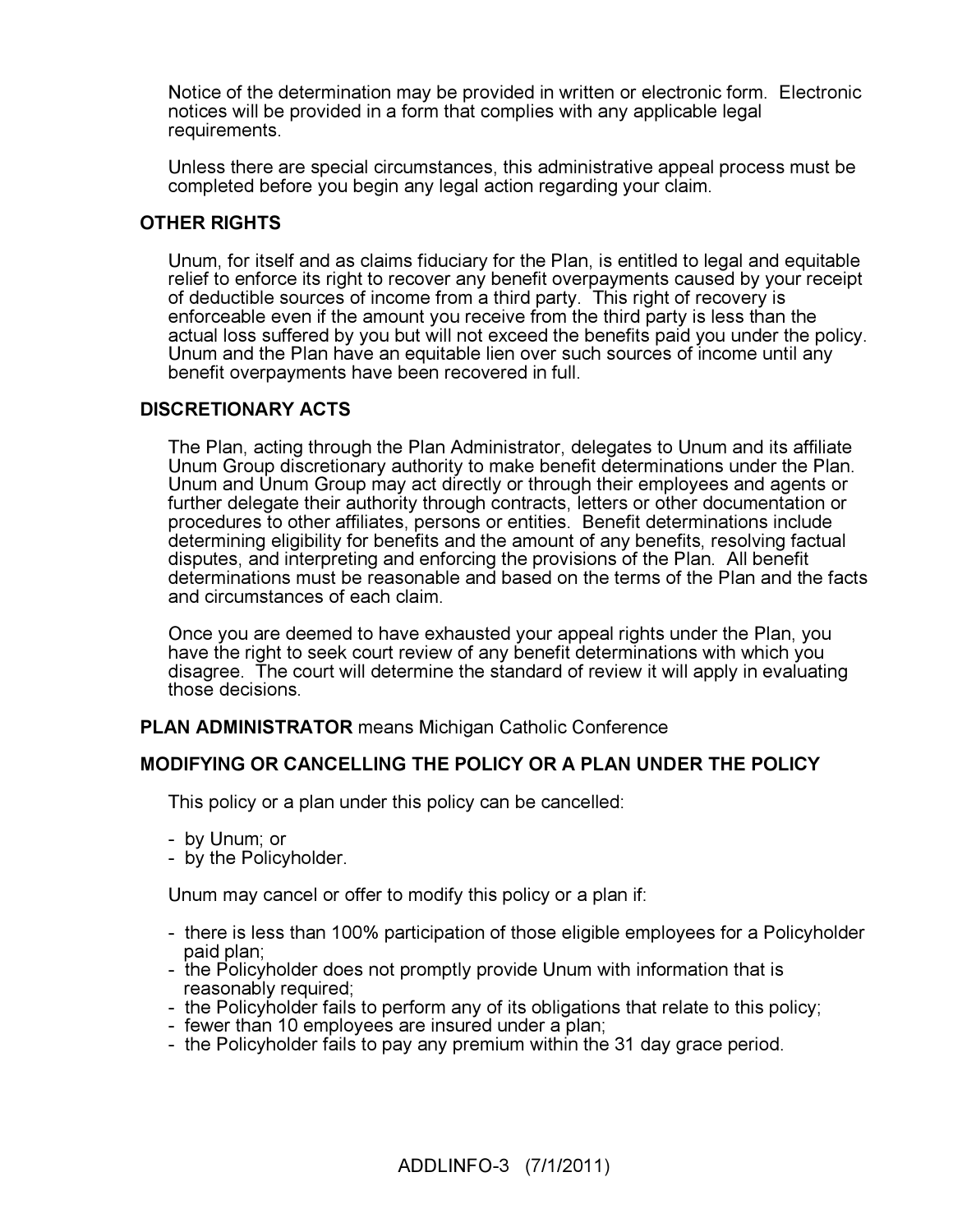If Unum cancels this policy or a plan for reasons other than the Policyholder's failure to pay premium, a written notice will be delivered to the Policyholder at least 31 days prior to the cancellation date.

If the premium is not paid during the grace period, the policy or plan will terminate automatically at the end of the grace period. The Policyholder is liable for premium for coverage during the grace period. The Policyholder must pay Unum all premium due for the full period each plan is in force.

The Policyholder may cancel this policy or a plan by written notice delivered to Unum at least 31 days prior to the cancellation date. When both the Policyholder and Unum agree, this policy or a plan can be cancelled on an earlier date. If Unum or the Policyholder cancels this policy or a plan, coverage will end at 12:00 midnight on the last day of coverage.

If this policy or a plan is cancelled, the cancellation will not affect a payable claim.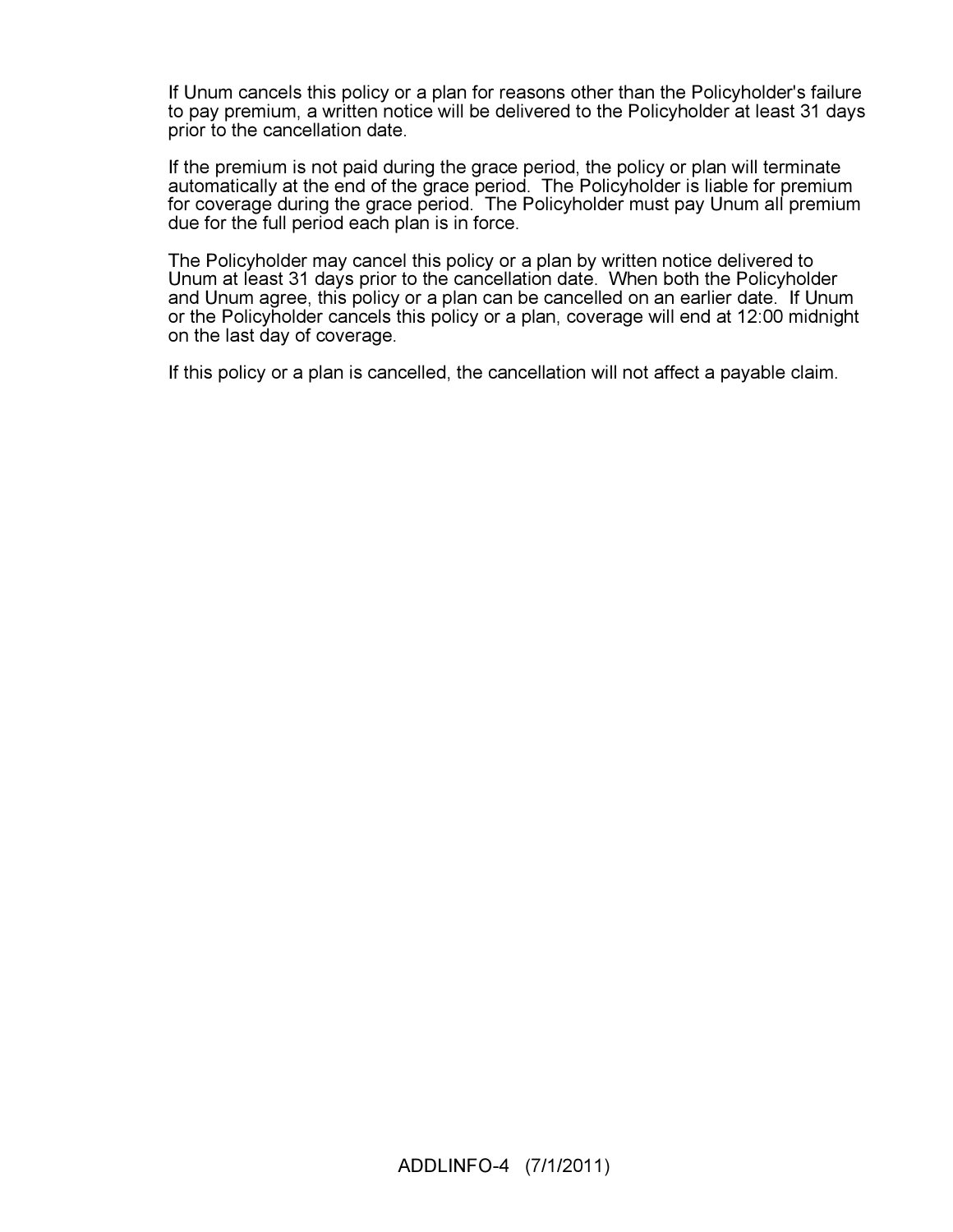### Unum's Commitment to Privacy

Unum understands your privacy is important. We value our relationship with you and are committed to protecting the confidentiality of nonpublic personal information (NPI). This notice explains why we collect NPI, what we do with NPI and how we protect your privacy.

#### Collecting Information

We collect NPI about our customers to provide them with insurance products and services. This may include telephone number, address, date of birth, occupation, income and health history. We may receive NPI from your applications and forms, medical providers, other insurers, employers, insurance support organizations, and service providers.

#### Sharing Information

We share the types of NPI described above primarily with people who perform insurance, business, and professional services for us, such as helping us pay claims and detect fraud. We may share NPI with medical providers for insurance and treatment purposes. We may share NPI with an insurance support organization. The organization may retain the NPI and disclose it to others for whom it performs services. In certain cases, we may share NPI with group policyholders for reporting and auditing purposes. We may share NPI with parties to a proposed or final sale of insurance business or for study purposes. We may also share NPI when otherwise required or permitted by law, such as sharing with governmental or other legal authorities. When legally necessary, we ask your permission before sharing NPI about you. Our practices apply to our former, current and future customers.

Please be assured we do not share your health NPI to market any product or service. We also do not share any NPI to market non-financial products and services. For example, we do not sell your name to catalog companies.

The law allows us to share NPI as described above (except health information) with affiliates to market financial products and services. The law does not allow you to restrict these disclosures. We may also share with companies that help us market our insurance products and services, such as vendors that provide mailing services to us. We may share with other financial institutions to jointly market financial products and services. When required by law, we ask your permission before we share NPI for marketing purposes.

When other companies help us conduct business, we expect them to follow applicable privacy laws. We do not authorize them to use or share NPI except when necessary to conduct the work they are performing for us or to meet regulatory or other governmental requirements.

Unum companies, including insurers and insurance service providers, may share NPI about you with each other. The NPI might not be directly related to our transaction or experience with you. It may include financial or other personal information such as employment history. Consistent with the Fair Credit Reporting Act, we ask your permission before sharing NPI that is not directly related to our transaction or experience with you.

#### Safeguarding Information

We have physical, electronic and procedural safeguards that protect the confidentiality and security of NPI. We give access only to employees who need to know the NPI to provide insurance products or services to you.